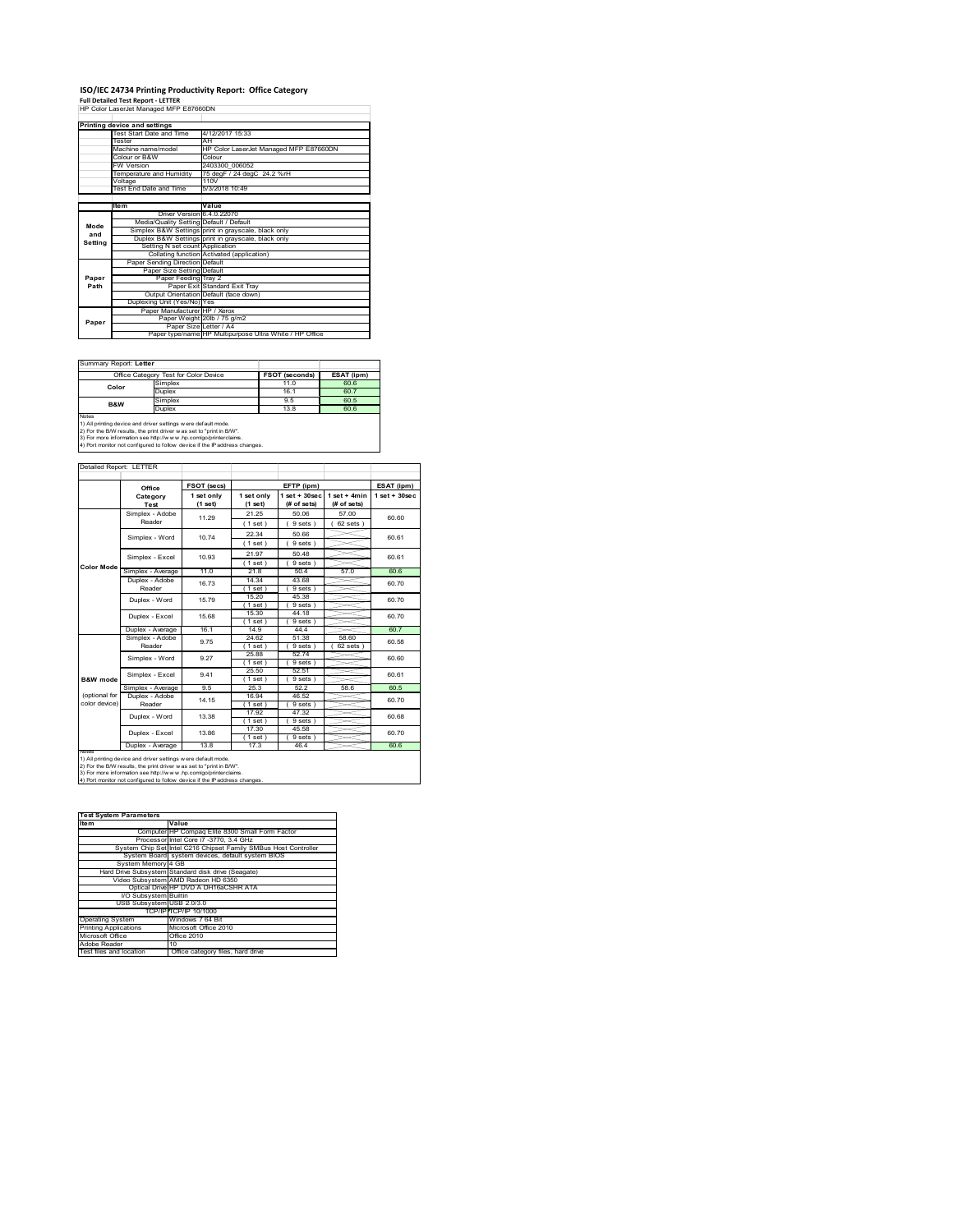## **ISO/IEC 24734 Printing Productivity Report: Office Category Full Detailed Test Report ‐ A4** HP Color LaserJet Managed MFP E87660DN

|         | Printing device and settings            |                                                         |  |  |
|---------|-----------------------------------------|---------------------------------------------------------|--|--|
|         | Test Start Date and Time                | 4/12/2017 15:33                                         |  |  |
|         | Tester                                  | AH                                                      |  |  |
|         | Machine name/model                      | HP Color LaserJet Managed MFP E87660DN                  |  |  |
|         | Colour or B&W                           | Colour                                                  |  |  |
|         | <b>FW Version</b>                       | 2403300 006052                                          |  |  |
|         | Temperature and Humidity                | 75 degF / 24 degC 24.2 %rH                              |  |  |
|         | Voltage                                 | 110V                                                    |  |  |
|         | <b>Test End Date and Time</b>           | 5/3/2018 10:49                                          |  |  |
|         |                                         |                                                         |  |  |
|         | <b>Item</b>                             | Value                                                   |  |  |
|         | Driver Version 6.4.0.22070              |                                                         |  |  |
| Mode    | Media/Quality Setting Default / Default |                                                         |  |  |
| and     |                                         | Simplex B&W Settings print in grayscale, black only     |  |  |
| Settina |                                         | Duplex B&W Settings print in grayscale, black only      |  |  |
|         | Setting N set count Application         |                                                         |  |  |
|         |                                         | Collating function Activated (application)              |  |  |
|         | Paper Sending Direction Default         |                                                         |  |  |
|         | Paper Size Setting Default              |                                                         |  |  |
| Paper   | Paper Feeding Tray 2                    |                                                         |  |  |
| Path    |                                         | Paper Exit Standard Exit Trav                           |  |  |
|         |                                         | Output Orientation Default (face down)                  |  |  |
|         | Duplexing Unit (Yes/No) Yes             |                                                         |  |  |
|         | Paper Manufacturer HP / Xerox           |                                                         |  |  |
| Paper   |                                         | Paper Weight 20lb / 75 g/m2                             |  |  |
|         | Paper Size Letter / A4                  |                                                         |  |  |
|         |                                         | Paper type/name HP Multipurpose Ultra White / HP Office |  |  |

Ť.

#### Summary Report: **A4**

| isummary Report: A4 |                                                                                                                                                                                                           |                       |            |
|---------------------|-----------------------------------------------------------------------------------------------------------------------------------------------------------------------------------------------------------|-----------------------|------------|
|                     | Office Category Test for Color Device                                                                                                                                                                     | <b>FSOT (seconds)</b> | ESAT (ipm) |
| Colour              | Simplex                                                                                                                                                                                                   | 11.1                  | 60.6       |
|                     | <b>Duplex</b>                                                                                                                                                                                             | 16.2                  | 60.6       |
| <b>B&amp;W</b>      | Simplex                                                                                                                                                                                                   | 9.5                   | 60.6       |
|                     | <b>Duplex</b>                                                                                                                                                                                             | 15.0                  | 60.7       |
| <b>Notes</b>        | 1) All printing device and driver settings w ere default mode.<br>2) For the B/W results, the print driver w as set to "print in B/W".<br>3) For more information see http://www.hp.com/go/printerclaims. |                       |            |
|                     | 4) Port monitor not configured to follow device if the IP address changes.                                                                                                                                |                       |            |

|                                | Office                    | FSOT (secs)           |                         | EFTP (ipm)                     |                               | ESAT (ipm)         |
|--------------------------------|---------------------------|-----------------------|-------------------------|--------------------------------|-------------------------------|--------------------|
|                                | Category<br><b>Test</b>   | 1 set only<br>(1 set) | 1 set only<br>$(1$ set) | $1$ set + 30sec<br>(# of sets) | $1$ set + 4min<br>(# of sets) | $1$ set + $30$ sec |
|                                | Simplex - Adobe<br>Reader | 11 45                 | 20.98<br>(1 set)        | 49 76<br>9 sets)               | 56 76<br>$62$ sets $)$        | 60.61              |
|                                | Simplex - Word            | 1083                  | 22.17<br>1 set)         | 48.86<br>9 sets)               |                               | 60.59              |
| Colour                         | Simplex - Excel           | 10.95                 | 21.93<br>(1 set)        | 50.46<br>9 sets)               |                               | 60.60              |
| Mode                           | Simplex - Average         | 11.1                  | 21.6                    | 49.6                           | 56.7                          | 60.6               |
|                                | Duplex - Adobe<br>Reader  | 16.50                 | 14.54<br>$1$ set)       | 43.58<br>9 sets 1              |                               | 60 70              |
|                                | Duplex - Word             | 16 19                 | 14.82<br>$1$ set $)$    | 44.68<br>9 sets)               |                               | 60.68              |
|                                | Duplex - Excel            | 15.65                 | 15.32<br>$1$ set $)$    | 45.20<br>9 sets                |                               | 60.70              |
|                                | Duplex - Average          | 16.2                  | 14.8                    | 4444                           |                               | 60.6               |
|                                | Simplex - Adobe<br>Reader | 9.71                  | 24.71<br>$1$ set $)$    | 51.08<br>9 sets                | 59.20<br>62 sets 1            | 60.62              |
|                                | Simplex - Word            | 9.34                  | 25.70<br>$1$ set $)$    | 52.66<br>9 sets)               |                               | 60.59              |
| B&W mode                       | Simplex - Excel           | 9.39                  | 25.57<br>$1$ set)       | 52.49<br>9 sets)               |                               | 60.60              |
|                                | Simplex - Average         | 9.5                   | 25.3                    | 52.0                           | 59.2                          | 60.6               |
| (optional for<br>color device) | Duplex - Adobe<br>Reader  | 15.97                 | 15.02<br>$Test$ )       | 44.02<br>9 sets)               |                               | 60.70              |
|                                | Duplex - Word             | 15 29                 | 15.68<br>$1$ set        | 47.32<br>9 sets)               |                               | 60 70              |
|                                | Duplex - Excel            | 13.55                 | 17.70<br>$1$ set $)$    | 47.56<br>9 sets                |                               | 60.70              |
|                                | Duplex - Average          | 15.0                  | 16.1                    | 46.3                           |                               | 60.7               |

1) All printing device and driver settings were default mode.<br>2) For the B/W results, the print driver was set to "print in B/W".<br>3) For more information see http://www.hp.com/go/printerclaims.<br>4) Port monitor not configur

| <b>Test System Parameters</b> |                                                                 |  |  |
|-------------------------------|-----------------------------------------------------------------|--|--|
| ltem                          | Value                                                           |  |  |
|                               | Computer HP Compag Elite 8300 Small Form Factor                 |  |  |
|                               | Processor Intel Core i7 -3770, 3.4 GHz                          |  |  |
|                               | System Chip Set Intel C216 Chipset Family SMBus Host Controller |  |  |
|                               | System Board system devices, default system BIOS                |  |  |
| System Memory 4 GB            |                                                                 |  |  |
|                               | Hard Drive Subsystem Standard disk drive (Seagate)              |  |  |
|                               | Video Subsystem AMD Radeon HD 6350                              |  |  |
|                               | Optical Drive HP DVD A DH16aCSHR ATA                            |  |  |
| <b>VO Subsystem Builtin</b>   |                                                                 |  |  |
| USB Subsystem USB 2.0/3.0     |                                                                 |  |  |
|                               | TCP/IPITCP/IP 10/1000                                           |  |  |
| <b>Operating System</b>       | Windows 7 64 Bit                                                |  |  |
| <b>Printing Applications</b>  | Microsoft Office 2010                                           |  |  |
| Microsoft Office              | Office 2010                                                     |  |  |
| Adobe Reader                  | 10                                                              |  |  |
| Test files and location       | Office category files, hard drive                               |  |  |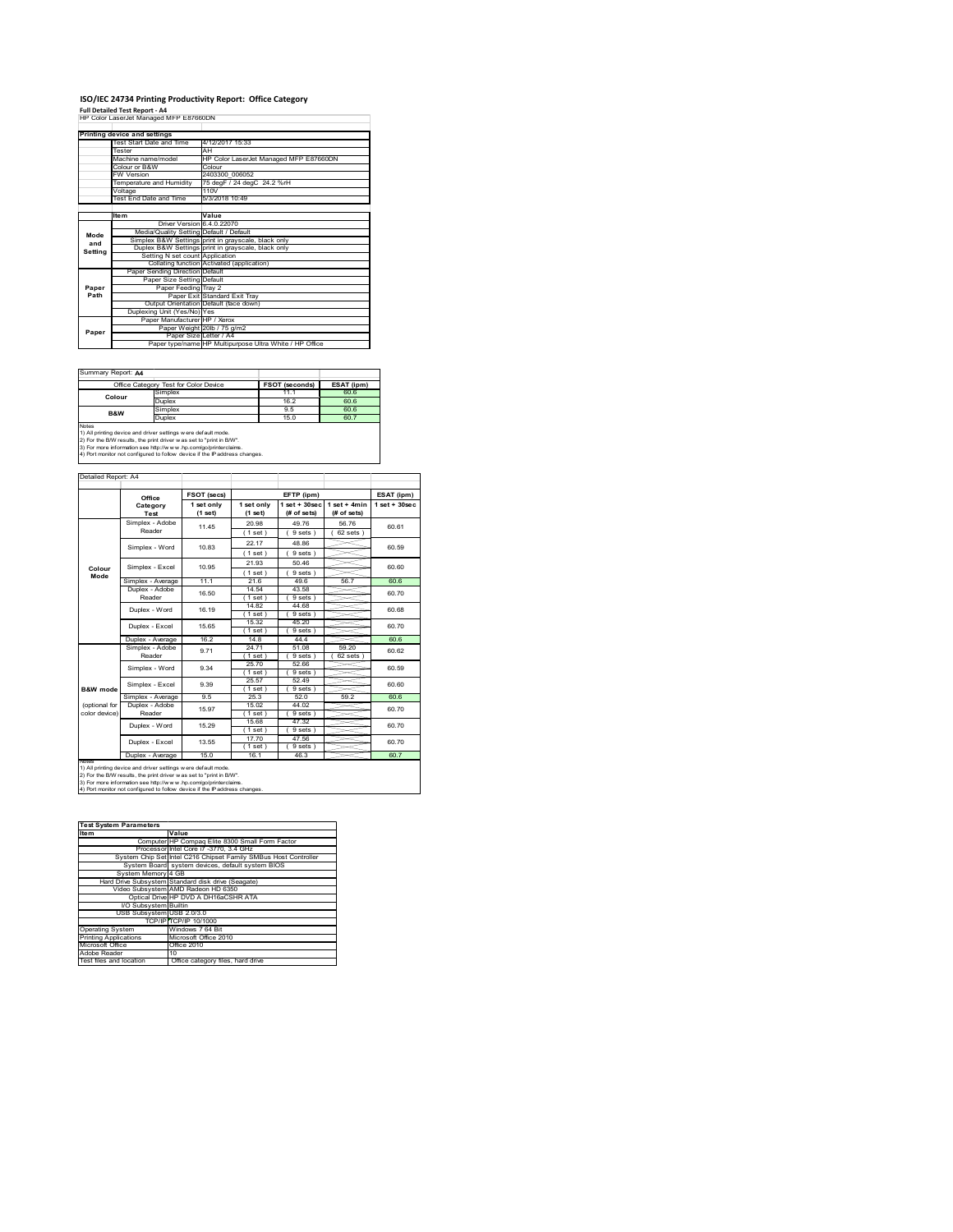## **ISO/IEC 24734 Printing Productivity Report: Office Category Full Detailed Test Report ‐ Tabloid** HP Color LaserJet Managed MFP E87660DN

|         | Printing device and settings            |                                                         |  |  |
|---------|-----------------------------------------|---------------------------------------------------------|--|--|
|         | Test Start Date and Time                | 4/12/2017 15:33                                         |  |  |
|         | Tester                                  | AH                                                      |  |  |
|         | Machine name/model                      | HP Color LaserJet Managed MFP E87660DN                  |  |  |
|         | Colour or B&W                           | Colour                                                  |  |  |
|         | <b>FW Version</b>                       | 2403300 006052                                          |  |  |
|         | Temperature and Humidity                | 75 degF / 24 degC 24.2 %rH                              |  |  |
|         | Voltage                                 | 110V                                                    |  |  |
|         | <b>Test End Date and Time</b>           | 5/3/2018 10:49                                          |  |  |
|         |                                         |                                                         |  |  |
|         | <b>Item</b>                             | Value                                                   |  |  |
|         | Driver Version 6.4.0.22070              |                                                         |  |  |
| Mode    | Media/Quality Setting Default / Default |                                                         |  |  |
| and     |                                         | Simplex B&W Settings print in grayscale, black only     |  |  |
| Settina |                                         | Duplex B&W Settings print in grayscale, black only      |  |  |
|         | Setting N set count Application         |                                                         |  |  |
|         |                                         | Collating function Activated (application)              |  |  |
|         | Paper Sending Direction Default         |                                                         |  |  |
|         | Paper Size Setting Default              |                                                         |  |  |
| Paper   | Paper Feeding Tray 2                    |                                                         |  |  |
| Path    |                                         | Paper Exit Standard Exit Tray                           |  |  |
|         |                                         | Output Orientation Default (face down)                  |  |  |
|         | Duplexing Unit (Yes/No) Yes             |                                                         |  |  |
|         | Paper Manufacturer HP / Xerox           |                                                         |  |  |
| Paper   |                                         | Paper Weight 20lb / 75 g/m2                             |  |  |
|         | Paper Size Letter / A4                  |                                                         |  |  |
|         |                                         | Paper type/name HP Multipurpose Ultra White / HP Office |  |  |

 $\overline{\phantom{a}}$ 

#### $\mathbf{r}$ Summary Report: Tabloid

|                                                                                                                                                | Office Category Test for Color Device | <b>FSOT (seconds)</b> | ESAT (ipm) |  |  |
|------------------------------------------------------------------------------------------------------------------------------------------------|---------------------------------------|-----------------------|------------|--|--|
| Simplex                                                                                                                                        |                                       | 11.0                  | 30.6       |  |  |
| Color                                                                                                                                          | <b>Duplex</b>                         | 161                   | 30.6       |  |  |
| <b>B&amp;W</b>                                                                                                                                 | Simplex                               | 13.8                  | 30.6       |  |  |
|                                                                                                                                                | Duplex                                | 21.3                  | 30.6       |  |  |
| Notes<br>1) All printing device and driver settings w ere default mode.<br>2) For the B/W results, the print driver was set to "print in B/W". |                                       |                       |            |  |  |

2) For the B/W results, the print driver w as set to "print in B/W".<br>3) For more information see http://w w w .hp.com/go/printerclaims.<br>4) Port monitor not configured to follow device if the IP address changes.

|               | Office                    | FSOT (secs)             |                         | EFTP (ipm)                     |                               | ESAT (ipm)         |
|---------------|---------------------------|-------------------------|-------------------------|--------------------------------|-------------------------------|--------------------|
|               | Category<br><b>Test</b>   | 1 set only<br>$(1$ set) | 1 set only<br>$(1$ set) | $1$ set + 30sec<br>(# of sets) | $1$ set + 4min<br>(# of sets) | $1$ set + $30$ sec |
|               | Simplex - Adobe           | 16.25                   | 14 76                   | 24.39                          | 28.63                         | 30.61              |
|               | Reader                    |                         | (1 set)                 | 5 sets)                        | $32$ sets $)$                 |                    |
|               | Simplex - Word            | 15.08                   | 1591                    | 25.69                          |                               | 30.61              |
|               |                           |                         | (1 set)                 | 5 sets)                        |                               |                    |
|               | Simplex - Excel           | 1542                    | 15.56                   | 25.01                          |                               | 30.61              |
| Color Mode    |                           |                         | (1 set)                 | $5 sets$ )                     |                               |                    |
|               | Simplex - Average         | 15.6                    | 15.4                    | 25.0                           | 28.6                          | 30.6               |
|               | Duplex - Adobe            | 24 42                   | 9.82                    | 20.96                          |                               | 30.66              |
|               | Reader                    |                         | (1 set)                 | $5 sets$ )                     |                               |                    |
|               | Duplex - Word             |                         | 10.86                   | 22.24                          |                               | 30 64              |
|               |                           | 22.05                   | (1 set)                 | 5 sets)                        |                               |                    |
|               | Duplex - Excel            | 21.57                   | 11 12                   | 22.34                          |                               | 30.66              |
|               |                           |                         | $1$ set $)$             | 5 sets)                        |                               |                    |
|               | Duplex - Average          | 22.7                    | 106                     | 21.8                           |                               | 30.6               |
|               | Simplex - Adobe<br>Reader | 14.16                   | 16.94                   | 25.64                          | 29.57                         | 30.72              |
|               |                           |                         | 1 set                   | 5 sets)                        | 32 sets                       |                    |
|               | Simplex - Word            | 13.60                   | 17.65                   | 26.62                          |                               | 30.61<br>30.61     |
|               |                           |                         | (1 set                  | 5 sets)                        |                               |                    |
|               | Simplex - Excel           | 13.59                   | 17.66                   | 26.64                          |                               |                    |
| B&W mode      |                           |                         | (1 set)                 | $5 sets$ )                     |                               |                    |
|               | Simplex - Average         | 13.8                    | 17.4                    | 26.3                           | 29.5                          | 30.6               |
| (optional for | Duplex - Adobe            | 25 12                   | 9.56                    | 21.16                          |                               | 30.64              |
| color device) | Reader                    |                         | $1$ set $)$             | 5 sets)                        |                               |                    |
|               | Duplex - Word             | 19.37                   | 12.38                   | 23.58                          |                               | 30.64              |
|               |                           |                         | (1 set)                 | 5 sets)                        |                               |                    |
|               | Duplex - Excel            | 19.21                   | 12.48                   | 23.38                          |                               | 30.66              |
|               |                           |                         | $1$ set $)$             | 5 sets)                        |                               |                    |
| NOTAS         | Duplex - Average          | 21.3                    | 11.4                    | 22.7                           |                               | 30.6               |

| <b>Test System Parameters</b> |                                                                 |
|-------------------------------|-----------------------------------------------------------------|
| ltem                          | Value                                                           |
|                               | Computer HP Compag Elite 8300 Small Form Factor                 |
|                               | Processor Intel Core i7 -3770, 3.4 GHz                          |
|                               | System Chip Set Intel C216 Chipset Family SMBus Host Controller |
|                               | System Board system devices, default system BIOS                |
| System Memory 4 GB            |                                                                 |
|                               | Hard Drive Subsystem Standard disk drive (Seagate)              |
|                               | Video Subsystem AMD Radeon HD 6350                              |
|                               | Optical Drive HP DVD A DH16aCSHR ATA                            |
| <b>I/O Subsystem Builtin</b>  |                                                                 |
| USB Subsystem USB 2.0/3.0     |                                                                 |
|                               | TCP/IPITCP/IP 10/1000                                           |
| <b>Operating System</b>       | Windows 7 64 Bit                                                |
| <b>Printing Applications</b>  | Microsoft Office 2010                                           |
| Microsoft Office              | Office 2010                                                     |
| Adobe Reader                  | 10                                                              |
| Test files and location       | Office category files, hard drive                               |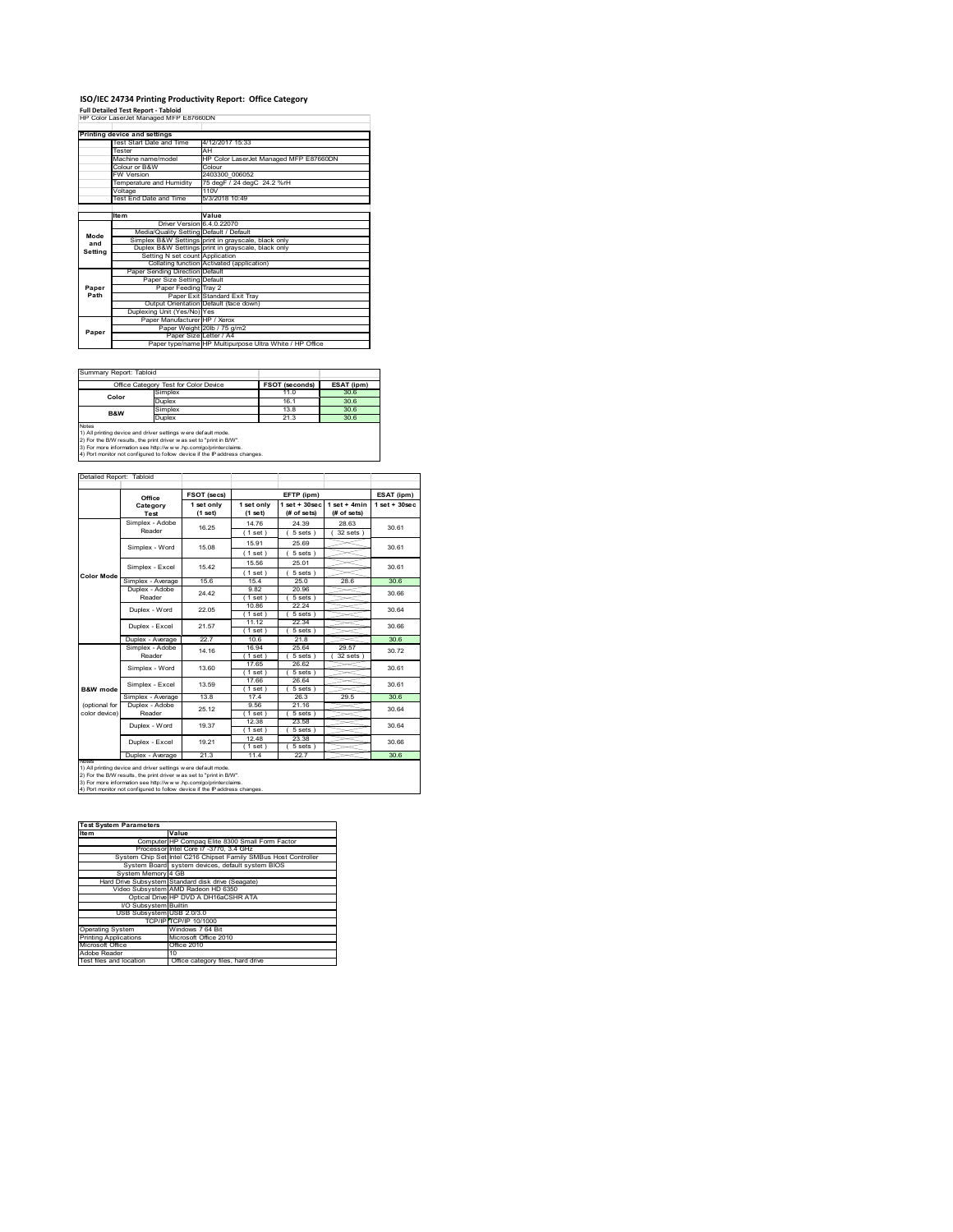## **ISO/IEC 24734 Printing Productivity Report: Office Category Full Detailed Test Report ‐ A3** HP Color LaserJet Managed MFP E87660DN

|         | Fuil Detailed Test Report - A3          |                                                         |  |  |  |  |
|---------|-----------------------------------------|---------------------------------------------------------|--|--|--|--|
|         | HP Color LaserJet Managed MFP E87660DN  |                                                         |  |  |  |  |
|         |                                         |                                                         |  |  |  |  |
|         | Printing device and settings            |                                                         |  |  |  |  |
|         | Test Start Date and Time                | 4/12/2017 15:33                                         |  |  |  |  |
|         | Tester                                  | AH                                                      |  |  |  |  |
|         | Machine name/model                      | HP Color LaserJet Managed MFP E87660DN                  |  |  |  |  |
|         | Colour or B&W                           | Colour                                                  |  |  |  |  |
|         | FW Version                              | 2403300 006052                                          |  |  |  |  |
|         | Temperature and Humidity                | 75 degF / 24 degC 24.2 %rH                              |  |  |  |  |
|         | Voltage                                 | 110V                                                    |  |  |  |  |
|         | Test End Date and Time                  | 5/3/2018 10:49                                          |  |  |  |  |
|         |                                         |                                                         |  |  |  |  |
|         | <b>Item</b>                             | Value                                                   |  |  |  |  |
|         | Driver Version 6.4.0.22070              |                                                         |  |  |  |  |
| Mode    | Media/Quality Setting Default / Default |                                                         |  |  |  |  |
| and     |                                         | Simplex B&W Settings print in grayscale, black only     |  |  |  |  |
| Setting |                                         | Duplex B&W Settings print in grayscale, black only      |  |  |  |  |
|         | Setting N set count Application         |                                                         |  |  |  |  |
|         |                                         | Collating function Activated (application)              |  |  |  |  |
|         | Paper Sending Direction Default         |                                                         |  |  |  |  |
|         | Paper Size Setting Default              |                                                         |  |  |  |  |
| Paper   | Paper Feeding Tray 2                    |                                                         |  |  |  |  |
| Path    |                                         | Paper Exit Standard Exit Trav                           |  |  |  |  |
|         |                                         | Output Orientation Default (face down)                  |  |  |  |  |
|         | Duplexing Unit (Yes/No) Yes             |                                                         |  |  |  |  |
|         | Paper Manufacturer HP / Xerox           |                                                         |  |  |  |  |
| Paper   |                                         | Paper Weight 20lb / 75 g/m2                             |  |  |  |  |
|         | Paper Size Letter / A4                  |                                                         |  |  |  |  |
|         |                                         | Paper type/name HP Multipurpose Ultra White / HP Office |  |  |  |  |

|                | Office Category Test for Color Device | <b>FSOT (seconds)</b> | ESAT (ipm) |
|----------------|---------------------------------------|-----------------------|------------|
| Color          | Simplex                               | 11.0                  | 30.6       |
|                | Duplex                                | 161                   | 30.6       |
| <b>B&amp;W</b> | Simplex                               | 13.8                  | 30.6       |
|                | <b>Duplex</b>                         | 202                   | 30.6       |

 $\overline{\phantom{a}}$ 

 $\overline{\phantom{0}}$ 

2) For the B/W results, the print driver w as set to "print in B/W".<br>3) For more information see http://w w w .hp.com/go/printerclaims.<br>4) Port monitor not configured to follow device if the IP address changes.

### Detailed Report: A3

|                                | Office                   | FSOT (secs)           |                       | EFTP (ipm)                     |                               | ESAT (ipm)      |  |
|--------------------------------|--------------------------|-----------------------|-----------------------|--------------------------------|-------------------------------|-----------------|--|
|                                | Category<br><b>Test</b>  | 1 set only<br>(1 set) | 1 set only<br>(1 set) | $1$ set + 30sec<br>(# of sets) | $1$ set + 4min<br>(# of sets) | $1$ set + 30sec |  |
|                                | Simplex - Adobe          | 16.32                 | 14 71                 | 23.57                          | 27 73                         | 30.61           |  |
|                                | Reader                   |                       | (1 set)               | $5 sets$ )                     | $32$ sets $)$                 |                 |  |
|                                | Simplex - Word           | 15 04                 | 15.95                 | 25.77                          |                               | 30.60           |  |
|                                |                          |                       | (1 set)               | $5 sets$ )                     |                               |                 |  |
|                                | Simplex - Excel          | 15.09                 | 15 90                 | 25.11                          |                               | 30.61           |  |
| <b>Color Mode</b>              |                          |                       | (1 set)               | $5 sets$ )                     |                               |                 |  |
|                                | Simplex - Average        | 15 <sub>5</sub>       | 15.5                  | 24.8                           | 27.7                          | 306             |  |
|                                | Duplex - Adobe           | 26.66                 | 9.00                  | 21.22                          |                               | 30 64           |  |
|                                | Reader                   |                       | $1$ set)              | 5 sets)                        |                               |                 |  |
|                                | Duplex - Word            | 22.80                 | 10.52                 | 22.02                          |                               | 30 64           |  |
|                                |                          |                       | $1$ set)              | 5 sets)                        |                               |                 |  |
|                                | Duplex - Excel           | 2175                  | 11.02                 | 22.36                          |                               | 30 64           |  |
|                                |                          |                       | $1$ set)              | $5 sets$ )                     |                               |                 |  |
|                                | Duplex - Average         | 23.8                  | 10 <sub>1</sub>       | 21.8                           |                               | 30.6            |  |
|                                | Simplex - Adobe          | 14 11                 | 17.00                 | 26 11                          | 29.44                         | 30.62           |  |
|                                | Reader                   |                       | $1$ set               | $5 sets$ )                     | 32 sets                       |                 |  |
|                                | Simplex - Word           | 13.68                 | 17.54                 | 26.12                          |                               | 30.62           |  |
|                                |                          |                       | 1 set 1               | $5 sets$ )                     |                               |                 |  |
|                                | Simplex - Excel          | 1361                  | 17.64                 | 26.71                          |                               | 30.61           |  |
| B&W mode                       |                          |                       | 1 set                 | 5 sets)                        |                               |                 |  |
|                                | Simplex - Average        | 13.8                  | 17.3                  | 26.3                           | 29.4                          | 30.6            |  |
| (optional for<br>color device) | Duplex - Adobe<br>Reader | 21.85                 | 10.98                 | 21.44                          |                               | 30.64           |  |
|                                |                          |                       | $1$ set               | 5 sets)                        |                               |                 |  |
|                                | Duplex - Word            | 19.39                 | 12.36                 | 23.54                          |                               | 30.64           |  |
|                                |                          |                       | (1 set)<br>12.40      | $5 sets$ )<br>23.56            |                               |                 |  |
|                                | Duplex - Excel           | 19 34                 |                       | 5 sets                         |                               | 30.66           |  |
|                                |                          | 20.2                  | 1 set<br>11.9         | 22.8                           |                               | 30.6            |  |
| <b>IVOLUS</b>                  | Duplex - Average         |                       |                       |                                |                               |                 |  |

| <b>Test System Parameters</b> |                                                                 |
|-------------------------------|-----------------------------------------------------------------|
| Item                          | Value                                                           |
|                               | Computer HP Compag Elite 8300 Small Form Factor                 |
|                               | Processor Intel Core i7 -3770, 3.4 GHz                          |
|                               | System Chip Set Intel C216 Chipset Family SMBus Host Controller |
|                               | System Board system devices, default system BIOS                |
| System Memory 4 GB            |                                                                 |
|                               | Hard Drive Subsystem Standard disk drive (Seagate)              |
|                               | Video Subsystem AMD Radeon HD 6350                              |
|                               | Optical Drive HP DVD A DH16aCSHR ATA                            |
| <b>VO Subsystem Builtin</b>   |                                                                 |
|                               | USB Subsystem USB 2.0/3.0                                       |
|                               | TCP/IPITCP/IP 10/1000                                           |
| <b>Operating System</b>       | Windows 7 64 Bit                                                |
| <b>Printing Applications</b>  | Microsoft Office 2010                                           |
| Microsoft Office              | Office 2010                                                     |
| Adobe Reader                  | 10                                                              |
| Test files and location       | Office category files, hard drive                               |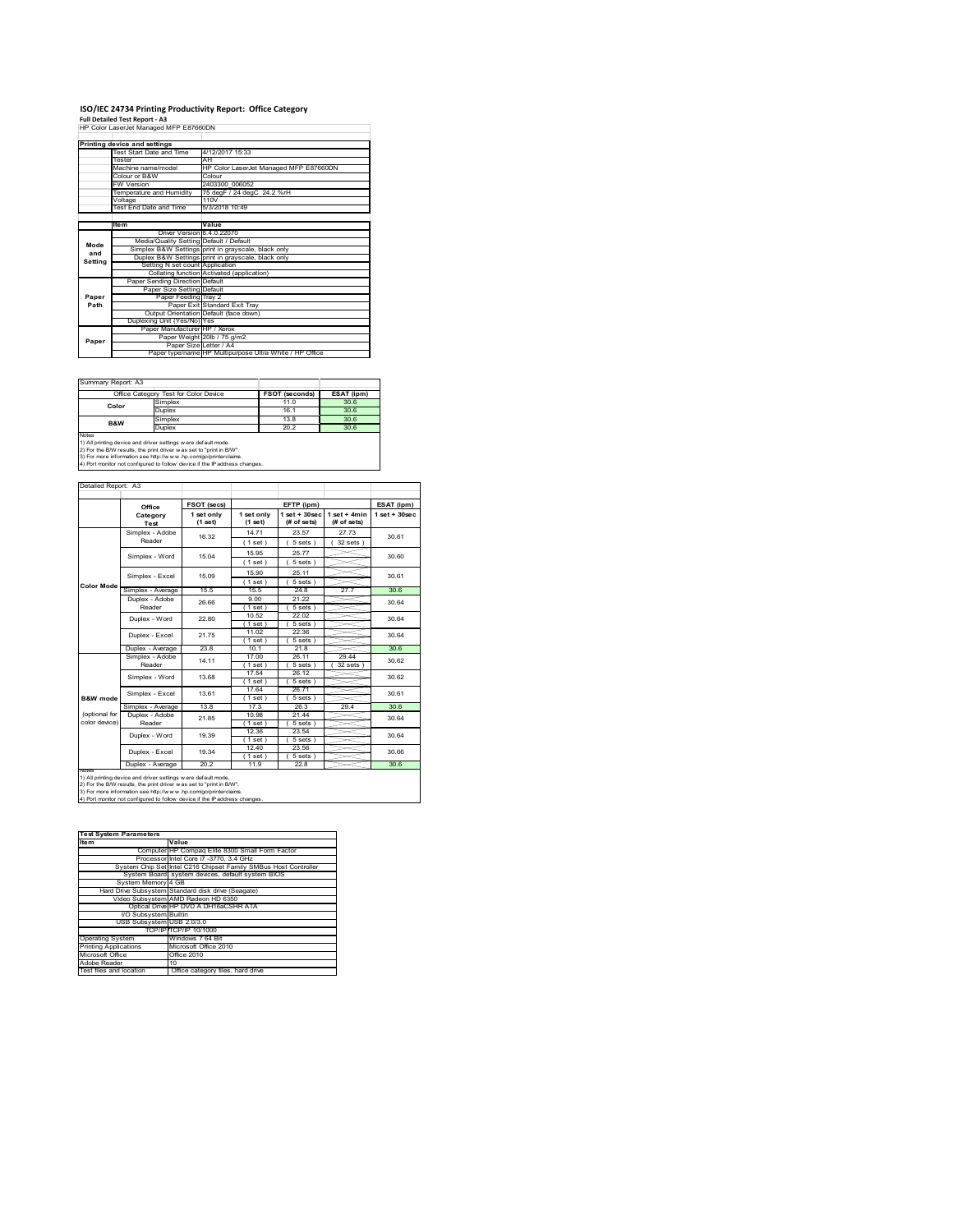## **ISO/IEC 24734 Printing Productivity Report: Office Category Feature Performance Full Report ‐ Office Feature Performance Test** HP Color LaserJet Managed MFP E87660DN

|         | Printing device and settings            |                                                         |  |  |
|---------|-----------------------------------------|---------------------------------------------------------|--|--|
|         | Test Start Date and Time                | 4/12/2017 15:33                                         |  |  |
|         | Tester                                  | AH                                                      |  |  |
|         | Machine name/model                      | HP Color LaserJet Managed MFP E87660DN                  |  |  |
|         | Colour or B&W                           | Colour                                                  |  |  |
|         | <b>FW Version</b>                       | 2403300 006052                                          |  |  |
|         | Temperature and Humidity                | 75 degF / 24 degC 24.2 %rH                              |  |  |
|         | Voltage                                 | 110V                                                    |  |  |
|         | <b>Test End Date and Time</b>           | 5/3/2018 10:49                                          |  |  |
|         |                                         |                                                         |  |  |
|         | <b>Item</b>                             | Value                                                   |  |  |
|         | Driver Version 6.4.0.22070              |                                                         |  |  |
| Mode    | Media/Quality Setting Default / Default |                                                         |  |  |
| and     |                                         | Simplex B&W Settings print in grayscale, black only     |  |  |
| Settina |                                         | Duplex B&W Settings print in grayscale, black only      |  |  |
|         | Setting N set count Application         |                                                         |  |  |
|         |                                         | Collating function Activated (application)              |  |  |
|         | Paper Sending Direction Default         |                                                         |  |  |
|         | Paper Size Setting Default              |                                                         |  |  |
| Paper   | Paper Feeding Tray 2                    |                                                         |  |  |
| Path    |                                         | Paper Exit Standard Exit Tray                           |  |  |
|         |                                         | Output Orientation Default (face down)                  |  |  |
|         | Duplexing Unit (Yes/No) Yes             |                                                         |  |  |
|         | Paper Manufacturer HP / Xerox           |                                                         |  |  |
| Paper   |                                         | Paper Weight 20lb / 75 g/m2                             |  |  |
|         | Paper Size Letter / A4                  |                                                         |  |  |
|         |                                         | Paper type/name HP Multipurpose Ultra White / HP Office |  |  |

| ISO Print Productivity Report: Feature Performance Test Summary                                                                                                                                                                                                                                    |                                      |                                      |                                  |  |  |  |
|----------------------------------------------------------------------------------------------------------------------------------------------------------------------------------------------------------------------------------------------------------------------------------------------------|--------------------------------------|--------------------------------------|----------------------------------|--|--|--|
|                                                                                                                                                                                                                                                                                                    |                                      |                                      | <b>Feature Performance Ratio</b> |  |  |  |
| <b>Printing Modes</b><br>(Feature Adobe Reader - Office test file)                                                                                                                                                                                                                                 | FSOT (base)<br><b>FSOT (feature)</b> | <b>ESAT (feature)</b><br>ESAT (base) |                                  |  |  |  |
| A5. Landscape Feed, Simplex, Colour                                                                                                                                                                                                                                                                | Simplex                              | 93%                                  | 98%                              |  |  |  |
| A5. Portrait Feed. Simplex. Colour                                                                                                                                                                                                                                                                 | Simplex                              | 102%                                 | 98%                              |  |  |  |
| A5, Landscape Feed, Simplex, B/W                                                                                                                                                                                                                                                                   | Simplex                              | 98%                                  | 98%                              |  |  |  |
| A5, Portrait Feed, Simplex, B/W                                                                                                                                                                                                                                                                    | Simplex                              | 101%                                 | 98%                              |  |  |  |
| <b>Notes</b><br>1) All printing device and driver settings w ere default mode.<br>2) Test conducted with 8-paper Office Feature Performance file.<br>3) For more information see http://www.hp.com/go/printerclaims.<br>4) Port monitor not configured to follow device if the IP address changes. |                                      |                                      |                                  |  |  |  |

| <b>Printing Modes</b>                                                                                                                                                                                                                                                                           | <b>Base Printing Mode</b> |                     | <b>Feature Performance</b> |                                 |                                         |                                      |
|-------------------------------------------------------------------------------------------------------------------------------------------------------------------------------------------------------------------------------------------------------------------------------------------------|---------------------------|---------------------|----------------------------|---------------------------------|-----------------------------------------|--------------------------------------|
| Feature Adobe Reader - Office<br>test file (8-page)                                                                                                                                                                                                                                             | <b>FSOT</b><br>Base       | <b>ESAT</b><br>Base | 1 set<br>FSOT (secs)       | $1$ set $+30$ sec<br>ESAT (ipm) | FSOT (base)<br><b>FSOT</b><br>(feature) | <b>ESAT (feature)</b><br>ESAT (base) |
| A5. Landscape Feed, Simplex, Colour                                                                                                                                                                                                                                                             | 15.57                     | 60.61               | 16.75                      | 60.0                            | 93%                                     | 98%                                  |
| A5. Portrait Feed. Simplex, Colour                                                                                                                                                                                                                                                              | 15.57                     | 60.61               | 15.29                      | 59.5                            | 102%                                    | 98%                                  |
| A5. Landscape Feed. Simplex, B/W                                                                                                                                                                                                                                                                | 13.87                     | 60.63               | 14.27                      | 59.5                            | 98%                                     | 98%                                  |
| A5. Portrait Feed. Simplex. B/W                                                                                                                                                                                                                                                                 | 13.87                     | 60.63               | 13.75                      | 59.4                            | 101%                                    | 98%                                  |
| <b>Notes</b><br>1) All printing device and driver settings w ere default mode.<br>2) Test conducted with 8-paper Office Feature Performance file<br>3) For more information see http://www.hp.com/go/printerclaims.<br>4) Dest menitor not configured to follow doube if the ID address abangon |                           |                     |                            |                                 |                                         |                                      |

Ť.

4) Port monitor not configured to follow device if the IP address

|               | <b>Test System Parameters</b> |                                                                 |
|---------------|-------------------------------|-----------------------------------------------------------------|
|               | Ite <sub>m</sub>              | Value                                                           |
|               |                               | Computer HP Compag Elite 8300 Small Form Factor                 |
|               |                               | Processor Intel Core i7 -3770, 3.4 GHz                          |
|               |                               | System Chip Set Intel C216 Chipset Family SMBus Host Controller |
|               |                               | System Board system devices, default system BIOS                |
| Test          | System Memory 4 GB            |                                                                 |
| <b>System</b> |                               | Hard Drive Subsystem Standard disk drive (Seagate)              |
|               |                               | Video Subsystem AMD Radeon HD 6350                              |
|               |                               | Optical Drive HP DVD A DH16aCSHR ATA                            |
|               | I/O Subsystem Builtin         |                                                                 |
|               | USB Subsystem USB 2.0/3.0     |                                                                 |
| I/O           |                               | TCP/IP TCP/IP 10/1000                                           |
|               | <b>Operating System</b>       | Windows 7 64 Bit                                                |
|               | <b>Printing Applications</b>  | Microsoft Office 2010                                           |
|               | Software Microsoft Office     | Office 2010                                                     |
|               | Adobe Reader                  | 10                                                              |
|               | Test files and location       | Office category files, hard drive                               |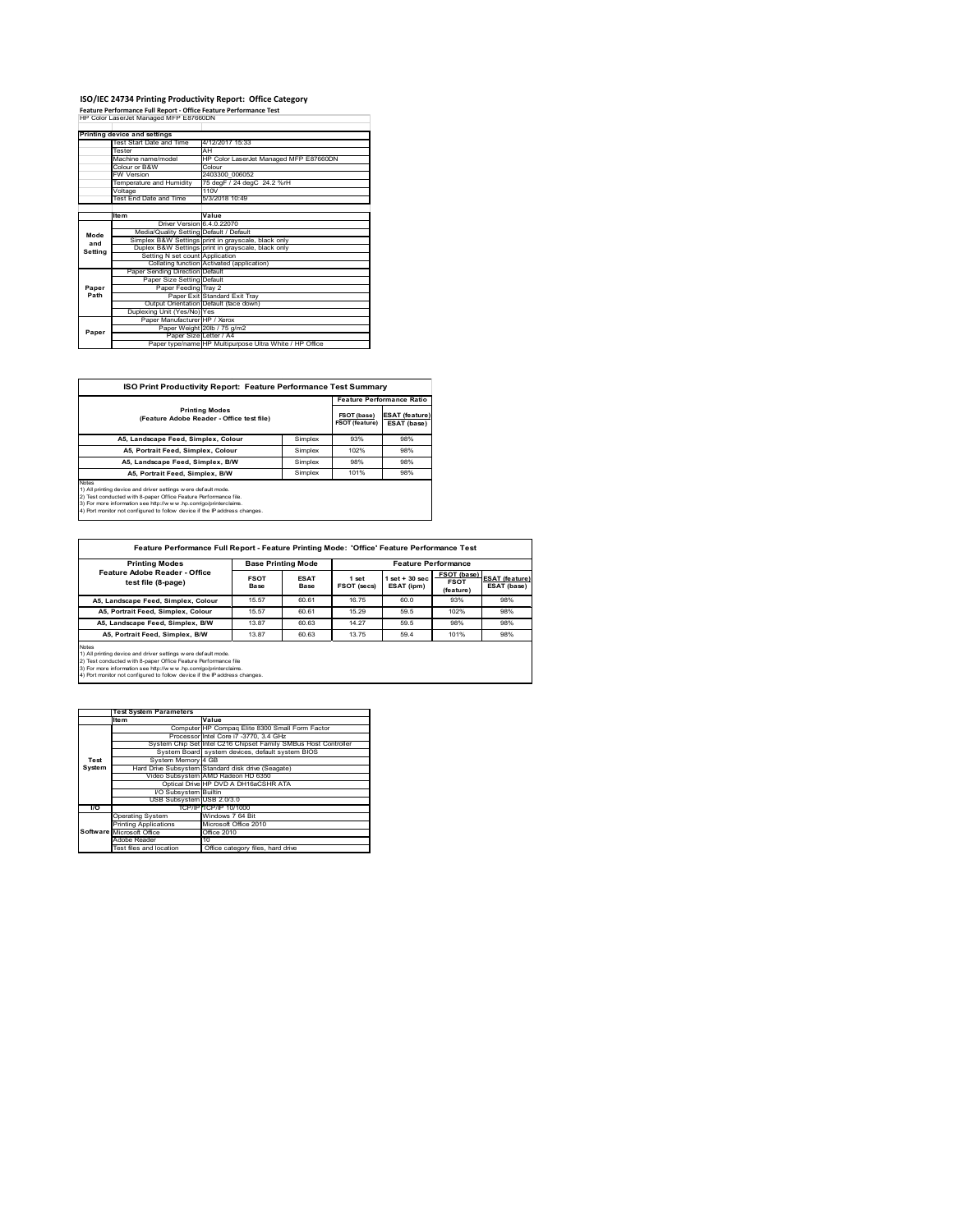### **ISO/IEC 17629 First Print Out Time Report: Office Category Full Detailed Test Report ‐ LETTER** HP Color LaserJet Managed MFP E87660DN

|            | Printing device and settings  |                                        |  |  |  |
|------------|-------------------------------|----------------------------------------|--|--|--|
|            | Test Start Date and Time      | 4/12/2017 15:33                        |  |  |  |
|            | Tester                        | AH                                     |  |  |  |
|            | Machine name/model            | HP Color LaserJet Managed MFP E87660DN |  |  |  |
|            | Colour or B&W                 | Colour                                 |  |  |  |
|            | FW Version                    | 2403300 006052                         |  |  |  |
|            | Configuration (options)       | Default                                |  |  |  |
|            | Controller                    | unknown                                |  |  |  |
|            | Printing device page count    | Not Specified                          |  |  |  |
|            | Printing supplies page count  | Not Specified                          |  |  |  |
|            | Temperature and Humidity      | 75 degF / 24 degC 24.2 %rH             |  |  |  |
|            | Voltage                       | 110V                                   |  |  |  |
|            | <b>Test End Date and Time</b> | 5/3/2018 10:49                         |  |  |  |
|            |                               |                                        |  |  |  |
|            | <b>Item</b>                   | Value                                  |  |  |  |
| Mode       | PDL and driver version        | 6.4.0.22070                            |  |  |  |
| and        | Print Quality mode            | default                                |  |  |  |
| Setting    | <b>B&amp;W</b> settings       | default                                |  |  |  |
|            | Paper feed orientation        | <b>Short Edge</b>                      |  |  |  |
| Paper      | Paper type setting            | default                                |  |  |  |
|            | Paper feeding                 | Standard cassette                      |  |  |  |
|            | Paper exit                    | Standard exit tray                     |  |  |  |
| Paper Path | Output orientation            | default (face up or face down)         |  |  |  |

**ISO First Page Out Time Summary Report: Office Category**

| Summary Report: Letter |         |                           |
|------------------------|---------|---------------------------|
|                        |         | FPOT from Ready (seconds) |
| Color                  | Simplex | 7.88                      |
|                        | Duplex  |                           |
| <b>B&amp;W</b>         | Simplex | 6.55                      |
|                        | Duplex  |                           |
| Notes                  |         |                           |

Notes<br>1) All printing device and driver settings were default mode.<br>2) For the BW results, the print driver was set to "print in BW".<br>3) For more information see http://www.hp.com/golprinterclaims.<br>4) Port montor not confi

|                                |                                                                                                                                                                                                                                                                                                                                                                                                             | ISO First Page Out Time Report: Office Category |                                   |                                          |                            |                   |            |
|--------------------------------|-------------------------------------------------------------------------------------------------------------------------------------------------------------------------------------------------------------------------------------------------------------------------------------------------------------------------------------------------------------------------------------------------------------|-------------------------------------------------|-----------------------------------|------------------------------------------|----------------------------|-------------------|------------|
| <b>Detailed Report: LETTER</b> |                                                                                                                                                                                                                                                                                                                                                                                                             | Word<br>(seconds)                               | Excel<br>(seconds)                | Adobe<br>Reader<br>(seconds)             | Average<br>(seconds)       | <b>Delay Time</b> |            |
|                                | FPOT from Ready - Simplex                                                                                                                                                                                                                                                                                                                                                                                   | 7.64                                            | 7.82                              | 8.17                                     | 7.88                       | 20 Seconds        |            |
|                                | FPOT from Ready - Duplex                                                                                                                                                                                                                                                                                                                                                                                    |                                                 |                                   |                                          |                            |                   |            |
| <b>Color Mode</b>              | FPOT from Sleep - Simplex                                                                                                                                                                                                                                                                                                                                                                                   |                                                 |                                   | 43.85                                    |                            | 76 Minutes        |            |
|                                | Recovery Time                                                                                                                                                                                                                                                                                                                                                                                               |                                                 |                                   | 35.7                                     |                            |                   |            |
|                                | FPOT from Off - Simplex                                                                                                                                                                                                                                                                                                                                                                                     |                                                 |                                   | 186.98                                   |                            |                   |            |
|                                | Warm-up Time                                                                                                                                                                                                                                                                                                                                                                                                |                                                 |                                   | 178.81                                   |                            |                   |            |
|                                | FPOT from Ready - Simplex                                                                                                                                                                                                                                                                                                                                                                                   | 6.27                                            | 6.54                              | 6.82                                     | 6.55                       | 20 Seconds        |            |
|                                | FPOT from Ready - Duplex                                                                                                                                                                                                                                                                                                                                                                                    |                                                 |                                   |                                          |                            |                   |            |
| <b>B&amp;W Mode</b>            | FPOT from Sleep - Simplex                                                                                                                                                                                                                                                                                                                                                                                   |                                                 |                                   | 4272                                     |                            | 76 Minutes        |            |
|                                |                                                                                                                                                                                                                                                                                                                                                                                                             |                                                 |                                   | 35.9                                     |                            |                   |            |
|                                | Recovery Time                                                                                                                                                                                                                                                                                                                                                                                               |                                                 |                                   |                                          |                            |                   |            |
|                                | FPOT from Off - Simplex                                                                                                                                                                                                                                                                                                                                                                                     |                                                 |                                   | 180.93                                   |                            |                   |            |
| Notes                          | Warm-up Time                                                                                                                                                                                                                                                                                                                                                                                                |                                                 |                                   | 174.11                                   |                            |                   |            |
| <b>HP Data Table</b>           | 1) All printing device and driver settings w ere default mode.<br>2) For the B/W results, the print driver was set to "print in B/W".<br>3) For more information see http://www.hp.com/go/printerclaims.<br>4) Port monitor not configured to follow device if the IP address changes.<br>5) Page counts w ere collected after completion of the tests.<br>6) Details for FPOT from Sleep are show n below. |                                                 |                                   |                                          |                            |                   |            |
| <b>Detailed Report: LETTER</b> |                                                                                                                                                                                                                                                                                                                                                                                                             |                                                 |                                   |                                          |                            |                   |            |
|                                |                                                                                                                                                                                                                                                                                                                                                                                                             | <b>FPOT Avg</b><br>(se cs)                      | FPOT (secs)<br><b>Iteration 1</b> | <b>FPOT</b> (secs)<br><b>Iteration 2</b> | FPOT (secs)<br>Iteration 3 | Application       | Delay Time |
|                                | FPOT from Sleep                                                                                                                                                                                                                                                                                                                                                                                             | 43.85                                           | 43 43                             | 44 26                                    | N/A                        | Adobe Reader      | 76 Minutes |
| <b>Color Mode</b>              | FPOT from Sleep (15 minutes)<br>HP/Non ISO Test                                                                                                                                                                                                                                                                                                                                                             | 19.05                                           | 18.61                             | 19 49                                    | N/A                        | Adobe Reader      | 15 Minutes |
| <b>B&amp;W Mode</b>            | FPOT from Sleep                                                                                                                                                                                                                                                                                                                                                                                             | 42.72                                           | 42.04                             | 43.39                                    | N/A                        | Adobe Reader      | 76 Minutes |

Notes<br>1) All printing device and driver settings w ere default mode.<br>2) For the B/W results, the print driver w as set to "print in B/W".<br>3 DLP includes detailed iterations as data measurements may vary run to run.

|                                                       | <b>Test System Parameters</b> |                                                       |  |  |  |
|-------------------------------------------------------|-------------------------------|-------------------------------------------------------|--|--|--|
|                                                       | <b>Item</b>                   | Value                                                 |  |  |  |
|                                                       | Computer                      | HP Compag Elite 8300 Small Form Factor                |  |  |  |
|                                                       | Processor                     | Intel Core i7 -3770, 3.4 GHz                          |  |  |  |
|                                                       | System Chip Set               | Intel C216 Chipset Family SMBus Host Controller       |  |  |  |
|                                                       | System Board                  | system devices, default system BIOS                   |  |  |  |
| Test                                                  | <b>System Memory</b>          | 4 GB                                                  |  |  |  |
| System                                                | <b>Hard Drive Subsystem</b>   | Standard disk drive (Seagate)                         |  |  |  |
|                                                       | Video Subsystem               | AMD Radeon HD 6350                                    |  |  |  |
|                                                       | Optical Drive                 | HP DVD A DH16aCSHR ATA                                |  |  |  |
|                                                       | I/O Subsystem                 | <b>Builtin</b>                                        |  |  |  |
|                                                       | <b>USB Subsystem</b>          | USB 2.0/3.0                                           |  |  |  |
| Printing<br>TCP/IP<br>10/1000<br>Device<br>Connection |                               |                                                       |  |  |  |
|                                                       | <b>Operating System</b>       | Windows 7 Business/Ultimate, 64 bit, Build 7601, SP 1 |  |  |  |
|                                                       | <b>Printing Applications</b>  | Microsoft Office 2010 SP2                             |  |  |  |
| Software                                              |                               | Adobe Reader 10.1.4                                   |  |  |  |
|                                                       | Print Driver                  | 6.4.0.22070                                           |  |  |  |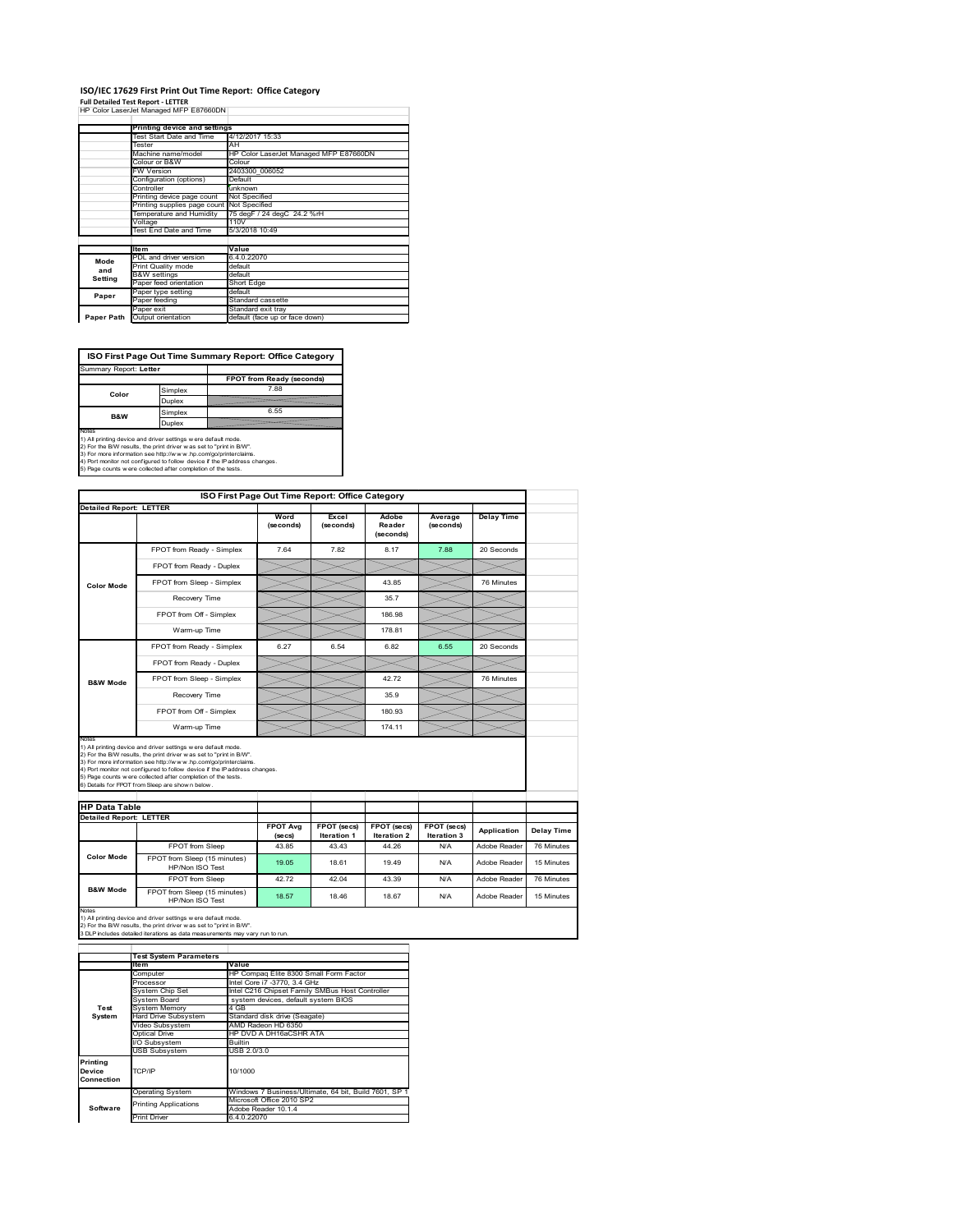## **ISO/IEC 17629 First Print Out Time Report: Office Category**

**Full Detailed Test Report ‐ A4** HP Color LaserJet Managed MFP E87660DN

|            | Printing device and settings               |                                        |  |  |  |
|------------|--------------------------------------------|----------------------------------------|--|--|--|
|            | Test Start Date and Time                   | 4/12/2017 15:33                        |  |  |  |
|            | Tester                                     | AH                                     |  |  |  |
|            | Machine name/model                         | HP Color LaserJet Managed MFP E87660DN |  |  |  |
|            | Colour or B&W                              | Colour                                 |  |  |  |
|            | FW Version                                 | 2403300 006052                         |  |  |  |
|            | Configuration (options)                    | Default                                |  |  |  |
|            | Controller                                 | unknown                                |  |  |  |
|            | Printing device page count                 | Not Specified                          |  |  |  |
|            | Printing supplies page count Not Specified |                                        |  |  |  |
|            | Temperature and Humidity                   | 75 degF / 24 degC 24.2 %rH             |  |  |  |
|            | Voltage                                    | 110V                                   |  |  |  |
|            | Test End Date and Time                     | 5/3/2018 10:49                         |  |  |  |
|            |                                            |                                        |  |  |  |
|            | <b>Item</b>                                | Value                                  |  |  |  |
| Mode       | PDL and driver version                     | 6.4.0.22070                            |  |  |  |
|            | Print Quality mode                         | default                                |  |  |  |
| and        | <b>B&amp;W</b> settings                    | default                                |  |  |  |
| Setting    | Paper feed orientation                     | Short Edge                             |  |  |  |
|            | Paper type setting                         | default                                |  |  |  |
| Paper      | Paper feeding                              | Standard cassette                      |  |  |  |
|            | Paper exit                                 | Standard exit tray                     |  |  |  |
| Paper Path | Output orientation                         | default (face up or face down)         |  |  |  |

٦

**ISO First Page Out Time Summary Report: Office Category**

| Summary Report: A4 |         |                           |
|--------------------|---------|---------------------------|
|                    |         | FPOT from Ready (seconds) |
| Colour             | Simplex | 7.91                      |
|                    | Duplex  |                           |
| <b>B&amp;W</b>     | Simplex | 6.51                      |
|                    | Duplex  |                           |
|                    |         |                           |

Notes<br>1) All printing device and driver settings were default mode.<br>2) For the BAV results, the print driver was set to "print in BAV".<br>3) For more information see http://www.hp.com/golprinterclaims.<br>4) Port monitor not co

|                                                             |                                                                                                                                                                                                                                                                                                                                                                                                             |                            | ISO First Page Out Time Report: Office Category |                                   |                            |                   |                                        |
|-------------------------------------------------------------|-------------------------------------------------------------------------------------------------------------------------------------------------------------------------------------------------------------------------------------------------------------------------------------------------------------------------------------------------------------------------------------------------------------|----------------------------|-------------------------------------------------|-----------------------------------|----------------------------|-------------------|----------------------------------------|
| Detailed Report: A4                                         |                                                                                                                                                                                                                                                                                                                                                                                                             | Word<br>(seconds)          | Excel<br>(seconds)                              | Adobe<br>Reader<br>(seconds)      | Average<br>(seconds)       | <b>Delay Time</b> |                                        |
|                                                             | FPOT from Ready - Simplex                                                                                                                                                                                                                                                                                                                                                                                   | 7.71                       | 7.85                                            | 8.16                              | 7.91                       | 20 Seconds        |                                        |
|                                                             | FPOT from Ready - Duplex                                                                                                                                                                                                                                                                                                                                                                                    |                            |                                                 |                                   |                            |                   |                                        |
| <b>Color Mode</b>                                           | FPOT from Sleep - Simplex                                                                                                                                                                                                                                                                                                                                                                                   |                            |                                                 | 44.71                             |                            | 76 Minutes        |                                        |
|                                                             | Recovery Time                                                                                                                                                                                                                                                                                                                                                                                               |                            |                                                 | 36.5                              |                            |                   |                                        |
|                                                             | FPOT from Off - Simplex                                                                                                                                                                                                                                                                                                                                                                                     |                            |                                                 | 192.78                            |                            |                   |                                        |
|                                                             | Warm-up Time                                                                                                                                                                                                                                                                                                                                                                                                |                            |                                                 | 184.62                            |                            |                   |                                        |
|                                                             | FPOT from Ready - Simplex                                                                                                                                                                                                                                                                                                                                                                                   | 6.33                       | 6.45                                            | 6.74                              | 6.51                       | 20 Seconds        |                                        |
|                                                             | FPOT from Ready - Duplex                                                                                                                                                                                                                                                                                                                                                                                    |                            |                                                 |                                   |                            |                   |                                        |
| <b>B&amp;W Mode</b>                                         | FPOT from Sleep - Simplex                                                                                                                                                                                                                                                                                                                                                                                   |                            |                                                 | 42.95                             |                            | 76 Minutes        |                                        |
|                                                             | Recovery Time                                                                                                                                                                                                                                                                                                                                                                                               |                            |                                                 | 36.2                              |                            |                   |                                        |
|                                                             |                                                                                                                                                                                                                                                                                                                                                                                                             |                            |                                                 |                                   |                            |                   |                                        |
|                                                             | FPOT from Off - Simplex                                                                                                                                                                                                                                                                                                                                                                                     |                            |                                                 | 198.30                            |                            |                   |                                        |
|                                                             | Warm-up Time                                                                                                                                                                                                                                                                                                                                                                                                |                            |                                                 | 191.56                            |                            |                   |                                        |
| Notes<br><b>HP Data Table</b><br><b>Detailed Report: A4</b> | 1) All printing device and driver settings w ere default mode.<br>2) For the B/W results, the print driver was set to "print in B/W".<br>3) For more information see http://www.hp.com/go/printerclaims.<br>4) Port monitor not configured to follow device if the IP address changes.<br>5) Page counts w ere collected after completion of the tests.<br>6) Details for FPOT from Sleep are show n below. |                            |                                                 |                                   |                            |                   |                                        |
|                                                             |                                                                                                                                                                                                                                                                                                                                                                                                             | <b>FPOT Ava</b><br>(se cs) | FPOT (secs)<br><b>Iteration 1</b>               | FPOT (secs)<br><b>Iteration 2</b> | FPOT (secs)<br>Iteration 3 | Application       |                                        |
| <b>Color Mode</b>                                           | FPOT from Sleep                                                                                                                                                                                                                                                                                                                                                                                             | 44 71                      | 44.77                                           | 44.64                             | N/A                        | Adobe Reader      |                                        |
|                                                             | FPOT from Sleep (15 minutes)<br>HP/Non ISO Test                                                                                                                                                                                                                                                                                                                                                             | 18.62                      | 18.15                                           | 19.08                             | N/A                        | Adobe Reader      | Delay Time<br>76 Minutes<br>15 Minutes |
| <b>B&amp;W Mode</b>                                         | FPOT from Sleep                                                                                                                                                                                                                                                                                                                                                                                             | 42.95                      | 42.83                                           | 43.07                             | N/A                        | Adobe Reader      | 76 Minutes                             |

|                                  | <b>Test System Parameters</b> |                                                       |  |  |
|----------------------------------|-------------------------------|-------------------------------------------------------|--|--|
|                                  | Item                          | Value                                                 |  |  |
|                                  | Computer                      | HP Compag Elite 8300 Small Form Factor                |  |  |
|                                  | Processor                     | Intel Core i7 -3770, 3.4 GHz                          |  |  |
|                                  | System Chip Set               | Intel C216 Chipset Family SMBus Host Controller       |  |  |
|                                  | System Board                  | system devices, default system BIOS                   |  |  |
| Test                             | <b>System Memory</b>          | 4 GB                                                  |  |  |
| System                           | <b>Hard Drive Subsystem</b>   | Standard disk drive (Seagate)                         |  |  |
|                                  | Video Subsystem               | AMD Radeon HD 6350                                    |  |  |
|                                  | Optical Drive                 | HP DVD A DH16aCSHR ATA                                |  |  |
|                                  | I/O Subsystem                 | <b>Builtin</b>                                        |  |  |
|                                  | <b>USB Subsystem</b>          | USB 2.0/3.0                                           |  |  |
| Printing<br>Device<br>Connection | TCP/IP                        | 10/1000                                               |  |  |
|                                  | <b>Operating System</b>       | Windows 7 Business/Ultimate, 64 bit, Build 7601, SP 1 |  |  |
|                                  | <b>Printing Applications</b>  | Microsoft Office 2010 SP2                             |  |  |
| Software                         |                               | Adobe Reader 10.1.4                                   |  |  |
|                                  | Print Driver                  | 6.4.0.22070                                           |  |  |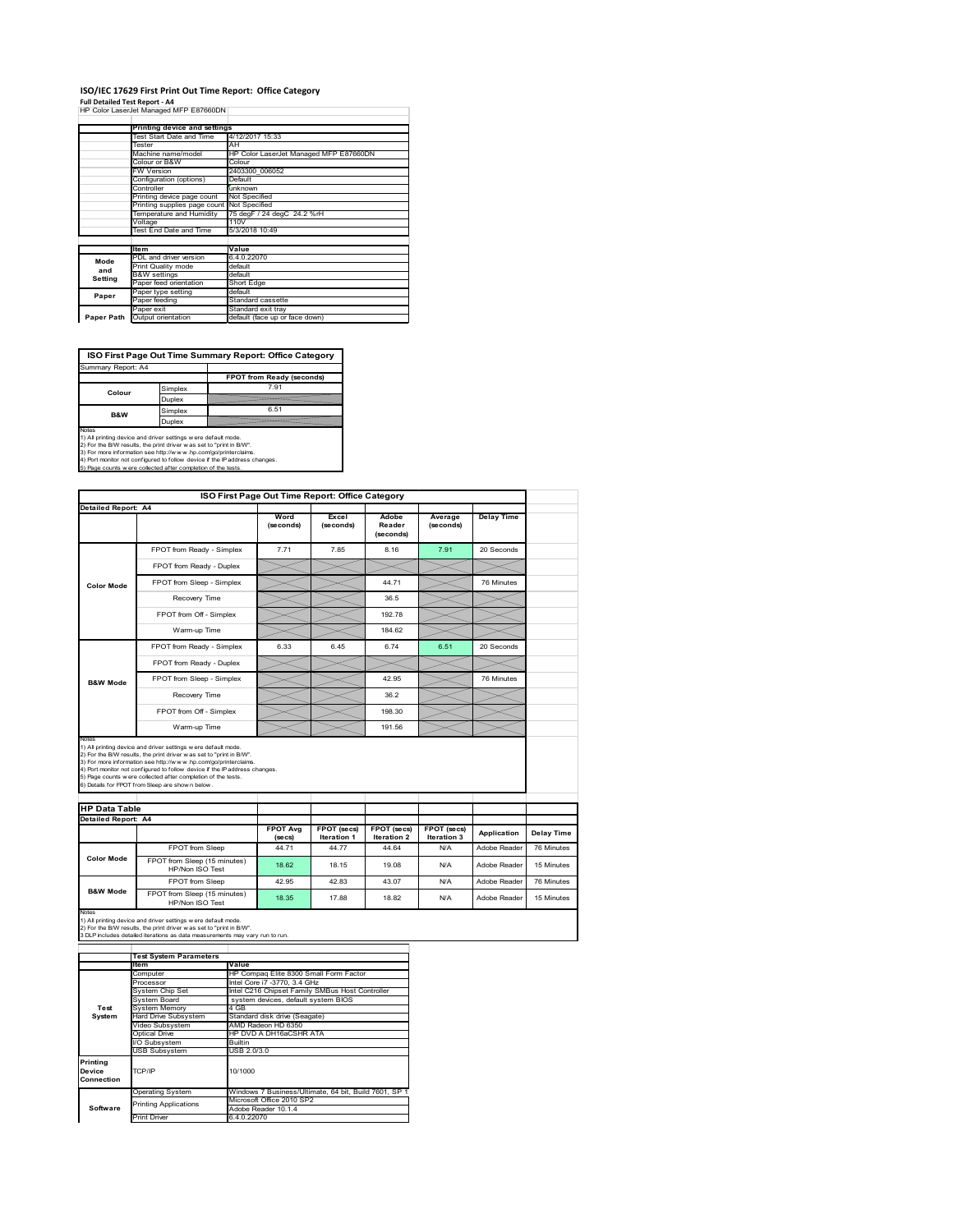### **ISO/IEC 29183 Copy Productivity Report**

### **Full Detailed Test Report ‐ LETTER**

|               | HP Color LaserJet Managed MFP E87660DN   |                                                           |
|---------------|------------------------------------------|-----------------------------------------------------------|
|               |                                          |                                                           |
|               | <b>Machine Setup Information</b>         |                                                           |
|               | Test Start Date and Time 4/12/2017 18:01 |                                                           |
|               | <b>Tester</b> AH                         |                                                           |
|               |                                          | Machine name/model HP Color LaserJet Managed MFP E87660DN |
|               | Colour or B&W Colour                     |                                                           |
|               |                                          | FW Version 2403300 006052                                 |
|               | Configuration (options) Not Specified    |                                                           |
|               |                                          | Temperature and Humidity 75 degF / 24 degC 24.2 %rH       |
|               | Test End Date and Time: 5/18/2017 17:57  |                                                           |
|               |                                          |                                                           |
|               | Pre-set Item                             | Pre-set Value                                             |
|               | <b>Output Resolution Default</b>         |                                                           |
| Mode          | Output Quality Default                   |                                                           |
|               |                                          | Copying Mode Colour for Colour and B&W for B&W            |
|               | Auto Density Adjustment Default          |                                                           |
|               |                                          | Collating function Set in Control Panel                   |
| Paper         | Paper Sending Direction Default          |                                                           |
|               | Paper Type Setting Default               |                                                           |
|               | Paper Feeding Tray 2                     |                                                           |
| Paper<br>Path | Paper Exit Default                       |                                                           |
|               |                                          | Face Up Exit Default (face down)                          |
|               | <b>Fixing Capability Default</b>         |                                                           |
| Temporary     | Image Quality Stability Default          |                                                           |
| Stop          | Capacity of Paper Default                |                                                           |
|               | Others None                              |                                                           |
|               |                                          |                                                           |
|               | Paper Manufacturer HP / Xerox            |                                                           |
|               |                                          | Paper Weight 20lb / 75 g/m2                               |
| Paper         | Paper Size Letter / A4                   |                                                           |
|               |                                          | Paper type/name HP Multipurpose Ultra White / HP Office   |

| Summary Report: Letter |              |             |
|------------------------|--------------|-------------|
|                        |              |             |
|                        | <b>sFCOT</b> | sESAT (ipm) |
| Color                  | 5.4          | 60.6        |
| B&W                    | 5.2          | 60.6        |
| .                      |              |             |

Notes<br>First Copy Out and Copy Speed measured using ISO/IEC 29183, excludes first set of test<br>documents. For more information see http://www..hp.com/go/printerclaims. Exact speed varies

depending on the system configuration and document.<br>Only Target A w as used, all test documents have the same Saturated throughput. Reference<br>ISO/IEC29183:2010 Clause 5, Sections 5.3.1 and 5.3.2

| Detailed Report: LETTER |               |              |       |             |                |             |
|-------------------------|---------------|--------------|-------|-------------|----------------|-------------|
|                         |               |              |       | sEFTP (ipm) |                |             |
|                         | <b>Target</b> | sFCOT (secs) | 1copy | 1copy+30sec | 1copy+4minutes | sESAT (ipm) |
|                         | A             | 5.41         | 11.08 | 50.34       | 56.63          | 60.60       |
|                         |               |              |       | 32 sets     | 244 sets       |             |
|                         | В             |              |       |             |                |             |
|                         |               |              |       |             |                |             |
| Color                   | C             |              |       |             |                |             |
|                         |               |              |       |             |                |             |
|                         | D             |              |       |             |                |             |
|                         | Average       | 5.4          | 11.1  | 50.3        | 56.6           | 60.6        |
|                         | Α             | 5.21         | 11.77 | 48.65       | 59.23          | 60.62       |
|                         |               |              |       | 32 sets     | 246 sets       |             |
|                         | B             |              |       |             |                |             |
|                         |               |              |       |             |                |             |
| B&W                     | $\mathbf C$   |              |       |             |                |             |
|                         |               |              |       |             |                |             |
|                         | D             |              |       |             |                |             |
|                         | Average       | 5.2          | 11.8  | 48.7        | 59.2           | 60.6        |

#### Notes

First Copy Out and Copy Speed measured using ISO/IEC 29183, excludes first set of test documents. For more information see<br>http://w w w.hp.com/go/printerclaims. Exact speed varies depending on the system configuration and 5.3.1 and 5.3.2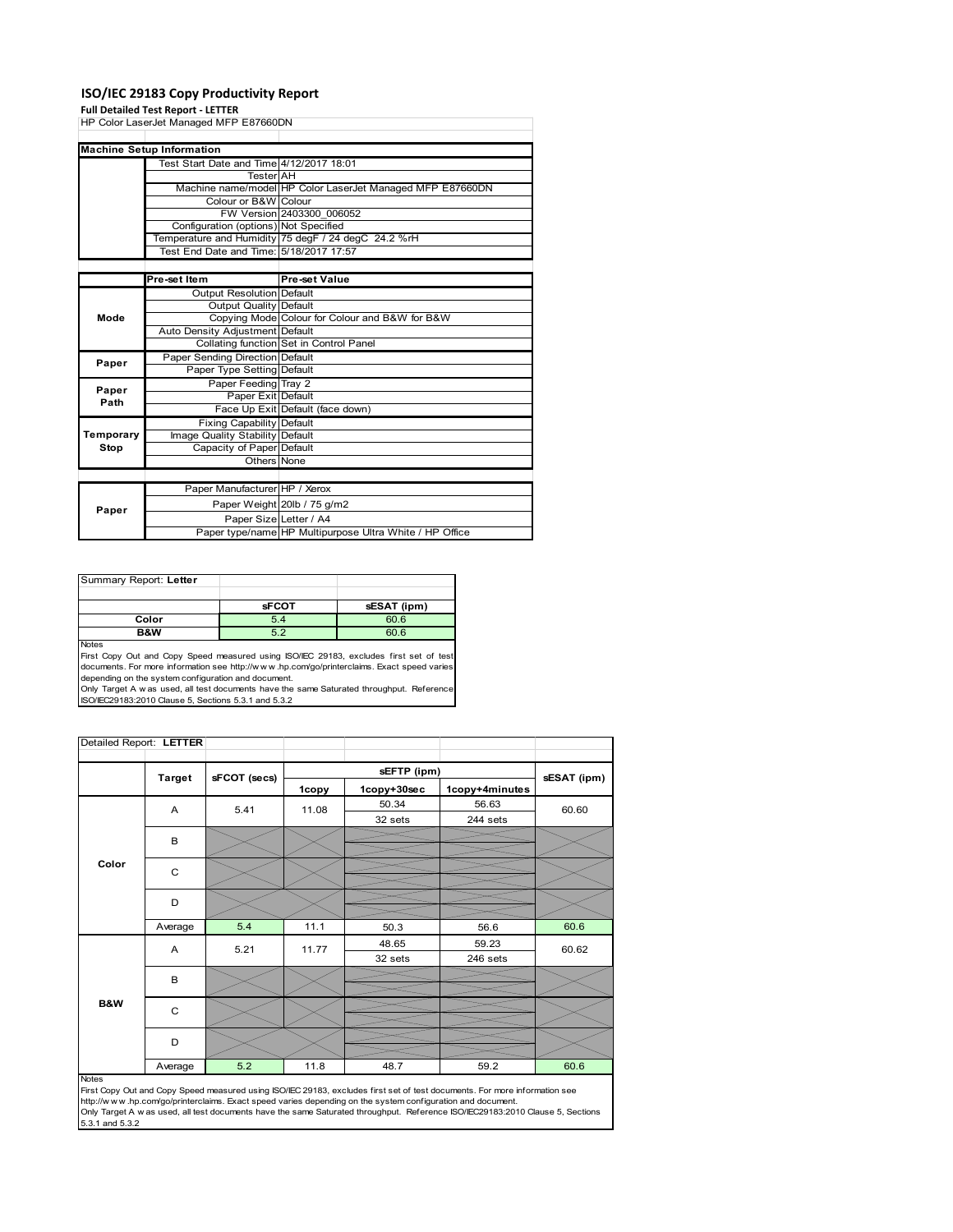### **ISO/IEC 29183 Copy Productivity Report**

### **Full Detailed Test Report ‐ A4**

|           | HP Color LaserJet Managed MFP E87660DN   |                                                           |  |
|-----------|------------------------------------------|-----------------------------------------------------------|--|
|           |                                          |                                                           |  |
|           | <b>Machine Setup Information</b>         |                                                           |  |
|           | Test Start Date and Time 4/12/2017 18:01 |                                                           |  |
|           | <b>Tester</b> AH                         |                                                           |  |
|           |                                          | Machine name/model HP Color LaserJet Managed MFP E87660DN |  |
|           | Colour or B&W Colour                     |                                                           |  |
|           |                                          | FW Version 2403300 006052                                 |  |
|           | Configuration (options) Not Specified    |                                                           |  |
|           |                                          | Temperature and Humidity 75 degF / 24 degC 24.2 %rH       |  |
|           | Test End Date and Time: 5/18/2017 17:57  |                                                           |  |
|           |                                          |                                                           |  |
|           | Pre-set Item                             | Pre-set Value                                             |  |
|           | Output Resolution Default                |                                                           |  |
|           | Output Quality Default                   |                                                           |  |
| Mode      |                                          | Copying Mode Colour for Colour and B&W for B&W            |  |
|           | Auto Density Adjustment Default          |                                                           |  |
|           |                                          | Collating function Set in Control Panel                   |  |
| Paper     | Paper Sending Direction Default          |                                                           |  |
|           | Paper Type Setting Default               |                                                           |  |
| Paper     | Paper Feeding Tray 2                     |                                                           |  |
| Path      | Paper Exit Default                       |                                                           |  |
|           |                                          | Face Up Exit Default (face down)                          |  |
|           | <b>Fixing Capability Default</b>         |                                                           |  |
| Temporary | Image Quality Stability Default          |                                                           |  |
| Stop      | Capacity of Paper Default                |                                                           |  |
|           | Others None                              |                                                           |  |
|           |                                          |                                                           |  |
|           | Paper Manufacturer HP / Xerox            |                                                           |  |
|           |                                          | Paper Weight 20lb / 75 g/m2                               |  |
| Paper     | Paper Size Letter / A4                   |                                                           |  |
|           |                                          | Paper type/name HP Multipurpose Ultra White / HP Office   |  |

| Summary Report: A4 |              |             |
|--------------------|--------------|-------------|
|                    |              |             |
|                    | <b>sFCOT</b> | sESAT (ipm) |
| Colour             | 5.4          | 60.6        |
| B&W                | 4.3          | 60.6        |
| <b>Nickon</b>      |              |             |

Notes<br>First Copy Out and Copy Speed measured using ISO/IEC 29183, excludes first set of test<br>documents. For more information see http://www..hp.com/go/printerclaims. Exact speed varies

depending on the system configuration and document.<br>Only Target A w as used, all test documents have the same Saturated throughput. Reference<br>ISO/IEC29183:2010 Clause 5, Sections 5.3.1 and 5.3.2

| Detailed Report: A4 |               |              |       |             |                |             |  |
|---------------------|---------------|--------------|-------|-------------|----------------|-------------|--|
|                     |               |              |       | sEFTP (ipm) |                |             |  |
|                     | <b>Target</b> | sFCOT (secs) | 1copy | 1copy+30sec | 1copy+4minutes | sESAT (ipm) |  |
|                     | A             | 5.38         | 11.16 | 50.68       | 57.21          | 60.60       |  |
|                     |               |              |       | 32 sets     | 246 sets       |             |  |
|                     | B             |              |       |             |                |             |  |
|                     |               |              |       |             |                |             |  |
| Colour              | C             |              |       |             |                |             |  |
|                     |               |              |       |             |                |             |  |
|                     | D             |              |       |             |                |             |  |
|                     |               |              |       |             |                |             |  |
|                     | Average       | 5.4          | 11.2  | 50.7        | 57.2           | 60.6        |  |
|                     | A             | 4.32         | 13.88 | 50.82       | 58.68          | 60.60       |  |
|                     |               |              |       | 32 sets     | 244 sets       |             |  |
|                     | B             |              |       |             |                |             |  |
| B&W                 |               |              |       |             |                |             |  |
|                     | C             |              |       |             |                |             |  |
|                     |               |              |       |             |                |             |  |
|                     | D             |              |       |             |                |             |  |
|                     | Average       | 4.3          | 13.9  | 50.8        | 58.7           | 60.6        |  |

Average 4.3 13.9 50.8 58.7 60.6<br>
First Copy Out and Copy Speed measured using ISO/IEC 29183, excludes first set of test documents. For more information see<br>
First://www.hp.com/go/printerclaims. Exact speed varies depending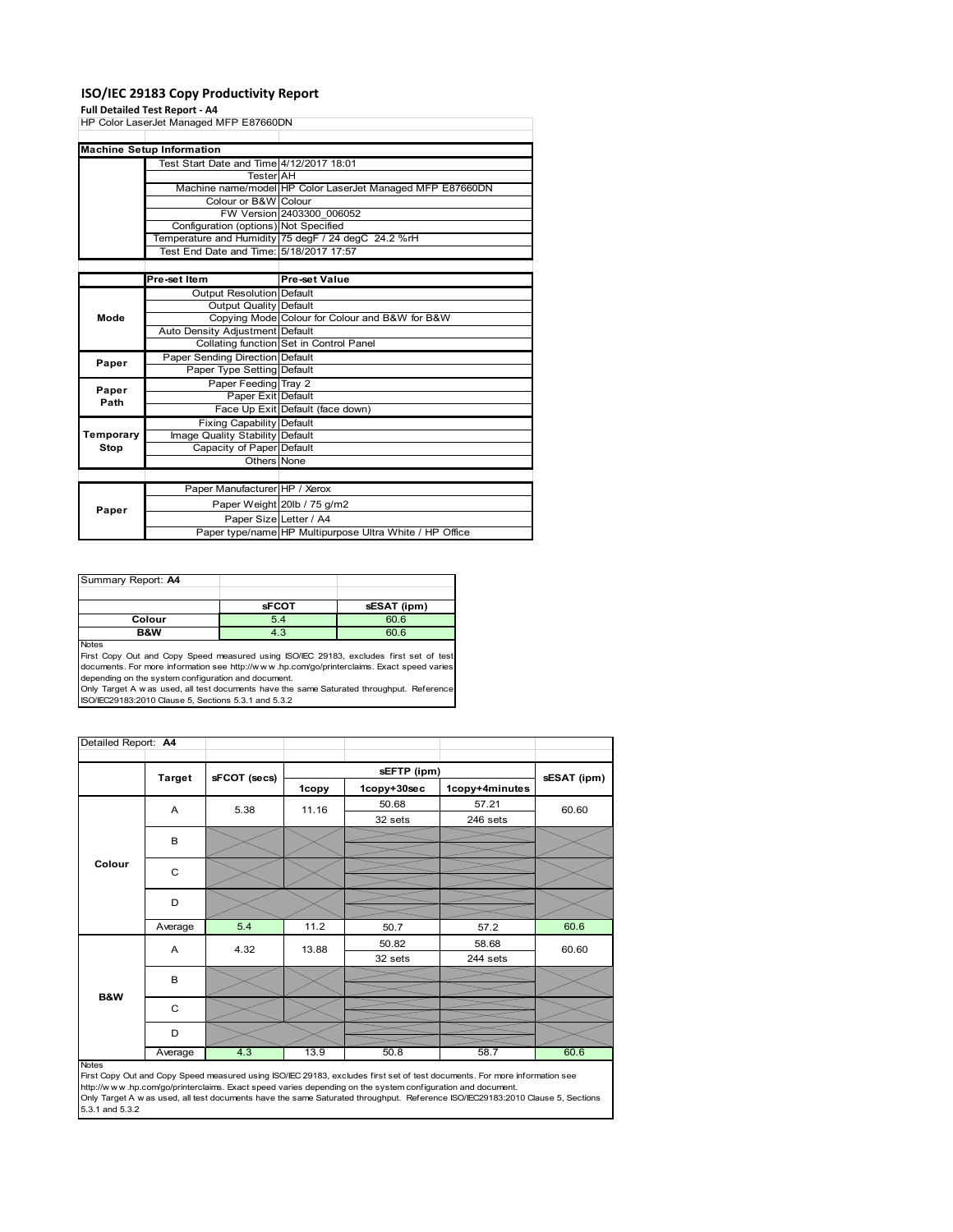### **ISO/IEC 24735 Copy Productivity Report**

**Full Detailed Test Report ‐ LETTER**

 $\mathbf l$ 

| <b>Machine Setup Information</b>        |                                                                 |  |  |  |  |
|-----------------------------------------|-----------------------------------------------------------------|--|--|--|--|
| Test Start Date and Time 5/19/2017 9:56 |                                                                 |  |  |  |  |
| TesterIAH                               |                                                                 |  |  |  |  |
|                                         | Machine name/model HP Color LaserJet Managed MFP E87660DN       |  |  |  |  |
| Colour or B&W Colour                    |                                                                 |  |  |  |  |
|                                         | FW Version 2403300 006052                                       |  |  |  |  |
| Configuration (options) Not Specified   |                                                                 |  |  |  |  |
|                                         | Temperature and Humidity 75 degF / 24 degC 24.2 %rH             |  |  |  |  |
| Test End Date and Time: 5/23/2017 15:35 |                                                                 |  |  |  |  |
|                                         |                                                                 |  |  |  |  |
| Pre-set Item                            | <b>Pre-set Value</b>                                            |  |  |  |  |
| Output Resolution Default               |                                                                 |  |  |  |  |
| <b>Output Quality Default</b>           |                                                                 |  |  |  |  |
| Copying Mode Default                    |                                                                 |  |  |  |  |
| Auto Density Adjustment Default         |                                                                 |  |  |  |  |
|                                         | Collating function Activated (if not activated in default mode) |  |  |  |  |
| <b>Paper Sending Direction Default</b>  |                                                                 |  |  |  |  |
| Paper Type Setting Default              |                                                                 |  |  |  |  |
|                                         | Paper Feeding Standard cassette                                 |  |  |  |  |
|                                         | Paper Exit Standard exit tray                                   |  |  |  |  |
| Face Up Exit Default                    |                                                                 |  |  |  |  |
| Fixing Capability Default               |                                                                 |  |  |  |  |
| Image Quality Stability Default         |                                                                 |  |  |  |  |
| Capacity of Paper Default               |                                                                 |  |  |  |  |
|                                         | Others Default                                                  |  |  |  |  |
|                                         |                                                                 |  |  |  |  |
| Paper Manufacturer HP / Xerox           |                                                                 |  |  |  |  |
|                                         | Paper Weight 20lb / 75 g/m2                                     |  |  |  |  |
| Paper Size Letter / A4                  |                                                                 |  |  |  |  |

| <b>ISO/IEC 24735 Copy Productivity Report</b> |                                                     |             |            |                  |                |                 |
|-----------------------------------------------|-----------------------------------------------------|-------------|------------|------------------|----------------|-----------------|
| Detailed Report: LETTER                       |                                                     |             |            |                  |                |                 |
|                                               | Copying                                             | FSOT (secs) |            | EFTP (ipm)       |                | ESAT (ipm)      |
|                                               | Mode                                                | 1 set only  | 1 set only | $1 set + 30 sec$ | 1 set $+$ 4min | $1$ set + 30sec |
|                                               | 1:1                                                 | 12.55       | 19.14      | 49.54            | 57.09          | 60.61           |
| <b>Color Mode</b>                             |                                                     |             | (1 set)    | 9 sets           | 62 sets        |                 |
|                                               | 1:2                                                 | 18.57       | 12.92      | 43.04            |                | 60.70           |
|                                               |                                                     |             | (1 set)    | 9 sets           |                |                 |
|                                               | 2:2                                                 | 19.00       | 12.62      | 42.86            |                | 60.70           |
|                                               |                                                     |             | (1 set)    | 9 sets           |                |                 |
|                                               | 1:1                                                 | 12.53       | 19.17      | 48.96            | 58.35          | 60.60           |
|                                               |                                                     |             |            | 9 sets           | 62 sets        |                 |
| <b>B&amp;W</b> mode                           | 1:2                                                 | 16.66       | 14.40      | 43.32            |                | 60.70           |
|                                               |                                                     |             |            | 9 sets           |                |                 |
|                                               | 2:2                                                 | 16.79       | 14.28      | 44.74            |                | 60.70           |
|                                               |                                                     |             |            | 9 sets           |                |                 |
| Notes                                         | Reports located: http://www.hp.com/go/printerclaims |             |            |                  |                |                 |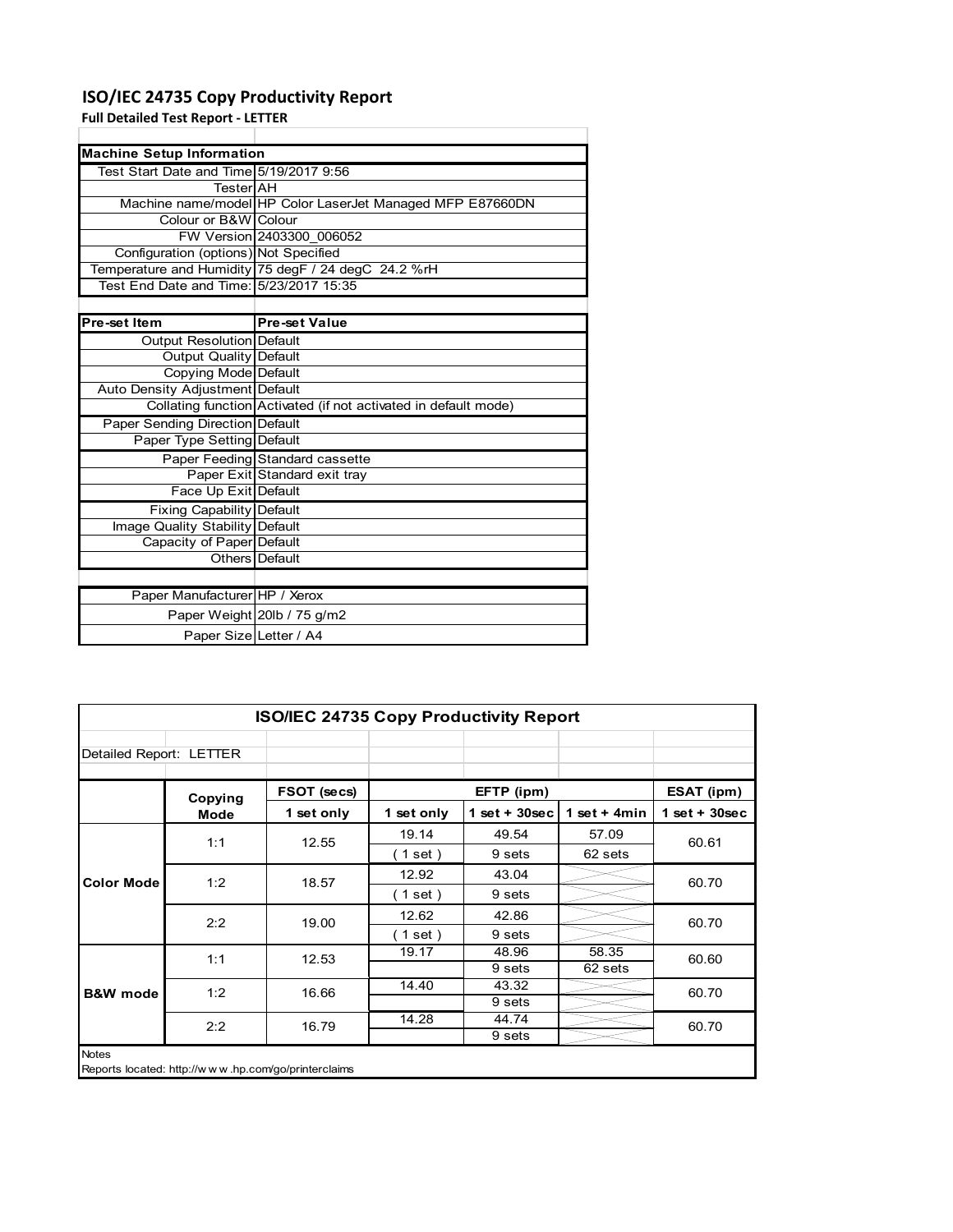## **ISO/IEC 24735 Copy Productivity Report**

**Full Detailed Test Report ‐ A4**

| <b>Machine Setup Information</b>        |                                                                 |
|-----------------------------------------|-----------------------------------------------------------------|
| Test Start Date and Time 5/19/2017 9:56 |                                                                 |
| TesterlAH                               |                                                                 |
|                                         | Machine name/model HP Color LaserJet Managed MFP E87660DN       |
| Colour or B&W Colour                    |                                                                 |
|                                         | FW Version 2403300 006052                                       |
| Configuration (options) Not Specified   |                                                                 |
|                                         | Temperature and Humidity 75 degF / 24 degC 24.2 %rH             |
| Test End Date and Time: 5/23/2017 15:35 |                                                                 |
|                                         |                                                                 |
| Pre-set Item                            | <b>Pre-set Value</b>                                            |
| Output Resolution Default               |                                                                 |
| <b>Output Quality Default</b>           |                                                                 |
| Copying Mode Default                    |                                                                 |
| Auto Density Adjustment Default         |                                                                 |
|                                         | Collating function Activated (if not activated in default mode) |
| <b>Paper Sending Direction Default</b>  |                                                                 |
| Paper Type Setting Default              |                                                                 |
|                                         | Paper Feeding Standard cassette                                 |
|                                         | Paper Exit Standard exit tray                                   |
| Face Up Exit Default                    |                                                                 |
| <b>Fixing Capability Default</b>        |                                                                 |
| Image Quality Stability Default         |                                                                 |
| Capacity of Paper Default               |                                                                 |
|                                         | Others Default                                                  |
|                                         |                                                                 |
| Paper Manufacturer HP / Xerox           |                                                                 |
|                                         | Paper Weight 20lb / 75 g/m2                                     |
| Paper Size Letter / A4                  |                                                                 |

| <b>ISO/IEC 24735 Copy Productivity Report</b> |         |                                                     |            |                  |                 |                 |  |  |
|-----------------------------------------------|---------|-----------------------------------------------------|------------|------------------|-----------------|-----------------|--|--|
| Detailed Report: A4                           |         |                                                     |            |                  |                 |                 |  |  |
|                                               | Copying | FSOT (secs)                                         |            | EFTP (ipm)       |                 | ESAT (ipm)      |  |  |
|                                               | Mode    | 1 set only                                          | 1 set only | 1 set + $30$ sec | 1 set + 4 $min$ | $1$ set + 30sec |  |  |
|                                               | 1:1     | 12.81                                               | 18.75      | 47.12            | 57.12           | 60.62           |  |  |
|                                               |         |                                                     | (1 set)    | 9 sets           | 62 sets         |                 |  |  |
| Colour                                        | 1:2     | 18.44                                               | 13.00      | 41.24            |                 | 60.70           |  |  |
| Mode                                          |         |                                                     | (1 set)    | 9 sets           |                 |                 |  |  |
|                                               | 2:2     | 18.65                                               | 12.86      | 43.26            |                 | 60.68           |  |  |
|                                               |         |                                                     | (1 set)    | 9 sets           |                 |                 |  |  |
|                                               | 1:1     | 10.46                                               | 22.95      | 49.50            | 58.40           | 60.61           |  |  |
|                                               |         |                                                     |            | 9 sets           | 62 sets         |                 |  |  |
| <b>B&amp;W</b> mode                           | 1:2     | 17.85                                               | 13.44      | 43.94            |                 | 60.72           |  |  |
|                                               |         |                                                     |            | 9 sets           |                 |                 |  |  |
|                                               | 2:2     | 16.84                                               | 14.24      | 44.28            |                 | 60.70           |  |  |
|                                               |         |                                                     |            | 9 sets           |                 |                 |  |  |
| <b>Notes</b>                                  |         | Reports located: http://www.hp.com/go/printerclaims |            |                  |                 |                 |  |  |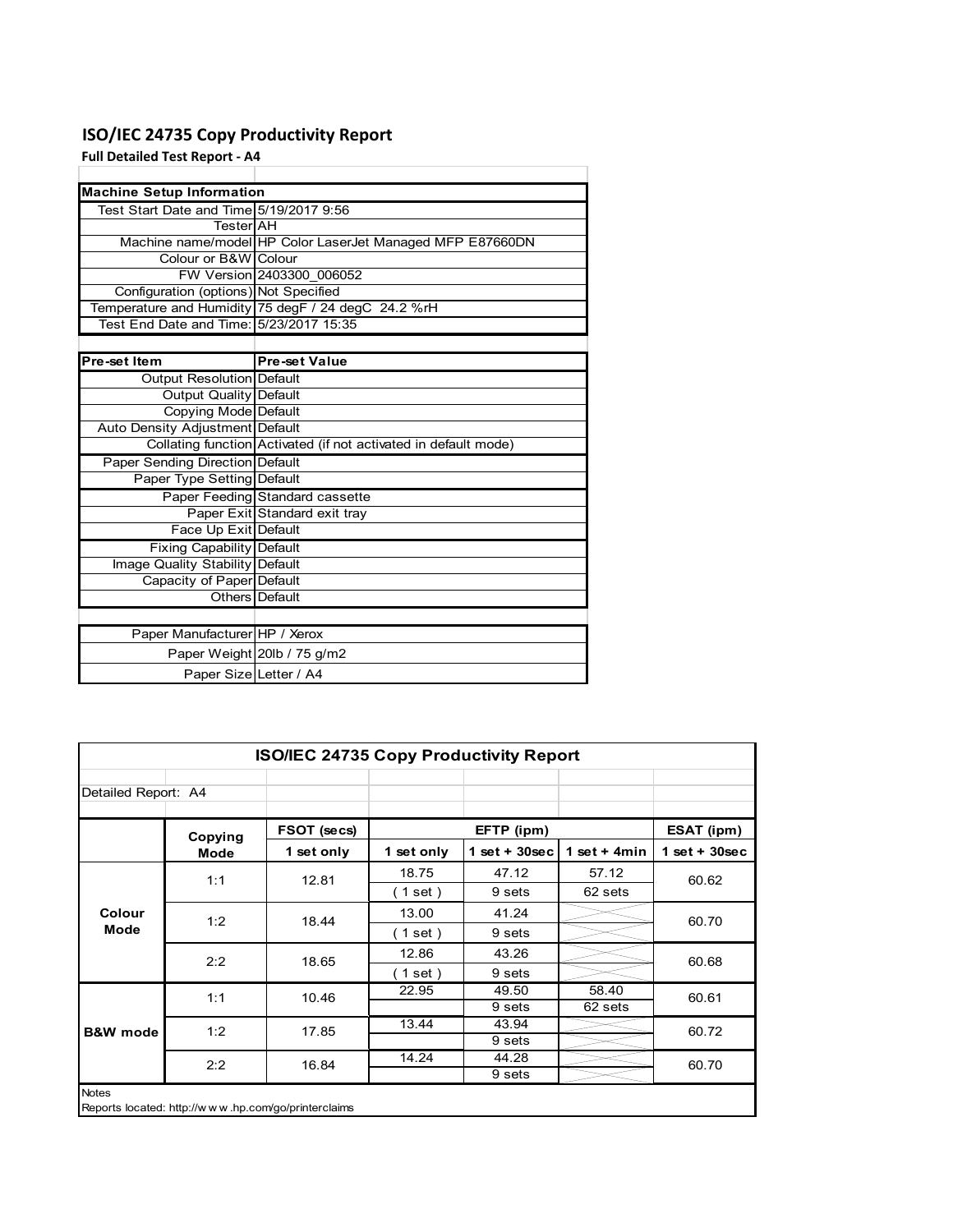# **ISO/IEC 17991 Scanning Productivity Report Full Detailed Test Report ‐ LETTER Machine Setup Information**

|            | <b>Machine Setup Information</b> |                                          |
|------------|----------------------------------|------------------------------------------|
|            | Test Start Date and Time         | 5/24/2017 10:22                          |
|            | Tester                           | AH                                       |
|            | Machine name/model               | HP Color LaserJet Managed MFP E87660DN   |
|            | Colour or B&W                    | Colour                                   |
|            | Configuration (options)          | Default                                  |
|            | Temperature and Humidity         | 75 degF / 24 degC 24.2 %rH               |
|            | Voltage                          | 110V                                     |
|            | Test End Date and Time           | 5/24/2017 16:28                          |
|            |                                  |                                          |
|            | Preset Item                      | <b>Preset Value</b>                      |
|            | Scanning resolution              | default (200 dpi)                        |
|            | Colour or grey scale/B&W         | default (colour)                         |
| Mode       | Duplex / simplex                 | default (simplex)                        |
|            | Original page size               | default (A4)                             |
| and        | Paper feed orientation           | default (long edge)                      |
| Setting    | Scan destination                 | default (shared network)                 |
|            | <b>Storing File Type</b>         | default (PDF-multi)                      |
|            | Auto scan quality adjustment     | default (factory preset default setting) |
| <b>ADF</b> | Paper feed direction             | default (long edge)                      |
|            | Output orientation               | default                                  |
| Paper-path | Scanning unit                    | default (duplex ADF)                     |

| ISO/IEC 17991 - Scan Summary Report: ADF Productivity Measurement |                |                      |              |                           |  |  |  |  |
|-------------------------------------------------------------------|----------------|----------------------|--------------|---------------------------|--|--|--|--|
| <b>Summary Report: Letter</b>                                     |                |                      |              |                           |  |  |  |  |
|                                                                   |                | <b>Scanning Mode</b> |              | <b>Measurement result</b> |  |  |  |  |
|                                                                   | File format    | Resolution           | Scanning     | scESAT 30secA             |  |  |  |  |
|                                                                   | version        |                      | side         | (ipm)                     |  |  |  |  |
| Colour                                                            | <b>PDF 1.4</b> | 200                  | single sided | 101.92                    |  |  |  |  |
|                                                                   |                |                      | double sided | 207.32                    |  |  |  |  |
| <b>B&amp;W</b>                                                    | <b>PDF 1.4</b> | 200                  | single sided | 102.73                    |  |  |  |  |
|                                                                   |                |                      | double sided | 207.72                    |  |  |  |  |
| <b>Notes</b>                                                      |                |                      |              |                           |  |  |  |  |

Notes 1) For more information see http://w w w .hp.com/go/printerclaims. 2) For the B/W results, the device scan setting is set to "Scan in B/W".

**ISO/IEC 17991 - Scan Summary Report: Network Folder Productivity Measurement**

| <b>Summary Report: Letter</b> |                      |            |              |                           |                  |               |  |
|-------------------------------|----------------------|------------|--------------|---------------------------|------------------|---------------|--|
|                               | <b>Scanning Mode</b> |            |              | <b>Measurement result</b> |                  |               |  |
|                               | File format          | Resolution | Scanning     | scEFTP 30secF             | File size 30secF | Number of     |  |
|                               | version              |            | side         | (ipm)                     | (Mbyte)          | Sets (30secF) |  |
| Colour                        | <b>PDF 1.4</b>       | 200        | single sided | 67.29                     | 6.55             | 15.00         |  |
|                               |                      |            | double sided | 73.85                     | 15.21            | 28.00         |  |
| B&W                           | <b>PDF 1.4</b>       | 200        | single sided | 75.29                     | 2.75             | 15.00         |  |
|                               |                      |            | double sided | 68.09                     | 5.44             | 29.00         |  |
| Notes                         |                      |            |              |                           |                  |               |  |

٦

Notes 1) For more information see http://w w w .hp.com/go/printerclaims. 2) For the B/W results, the device scan setting is set to "Scan in B/W".

| ISO/IEC 17991 - Scan Full Report: ADF Productivity Measurement |                        |            |                  |                       |                           |                        |  |  |
|----------------------------------------------------------------|------------------------|------------|------------------|-----------------------|---------------------------|------------------------|--|--|
| <b>Summary Report: Letter</b>                                  |                        |            |                  |                       |                           |                        |  |  |
|                                                                | <b>Scanning Mode</b>   |            |                  |                       | <b>Measurement result</b> |                        |  |  |
|                                                                | File format<br>version | Resolution | Scanning<br>side | scFFTP 1setA<br>(ipm) | scEETP 30secA<br>(ipm)    | scESAT 30secA<br>(ipm) |  |  |
|                                                                | <b>PDF 1.4</b>         | 200        | single sided     | 37.04                 | 91.26                     | 101.92                 |  |  |
| Colour                                                         |                        |            | double sided     | 41.51                 | 181.6                     | 207.32                 |  |  |
| <b>B&amp;W</b>                                                 | <b>PDF 1.4</b>         |            | single sided     | 36.17                 | 91.25                     | 102.73                 |  |  |
|                                                                |                        | 200        | double sided     | 42.20                 | 183.24                    | 207.72                 |  |  |
| <b>Notes</b>                                                   |                        |            |                  |                       |                           |                        |  |  |

Notes 1) For more information see http://w w w .hp.com/go/printerclaims. 2) For the B/W results, the device scan setting is set to "Scan in B/W".

| ISO/IEC 17991 - Scan Full Report: Network Folder Productivity Measurement |                        |            |                  |                           |                        |                             |                               |  |  |
|---------------------------------------------------------------------------|------------------------|------------|------------------|---------------------------|------------------------|-----------------------------|-------------------------------|--|--|
| <b>Summary Report: Letter</b>                                             |                        |            |                  |                           |                        |                             |                               |  |  |
| <b>Scanning Mode</b>                                                      |                        |            |                  | <b>Measurement result</b> |                        |                             |                               |  |  |
|                                                                           | File format<br>version | Resolution | Scanning<br>side | scFFTP 1setF<br>(ipm)     | scEFTP 30secF<br>(ipm) | File size 30secF<br>(Mbyte) | Number of<br>Sets<br>(30secF) |  |  |
| Colour                                                                    | <b>PDF 1.4</b>         | 200        | single sided     | 22.90                     | 67.29                  | 6.55                        | 15                            |  |  |
|                                                                           |                        |            | double sided     | 19.23                     | 73.85                  | 15.21                       | 28                            |  |  |
| <b>B&amp;W</b>                                                            | <b>PDF 1.4</b>         | 200        | single sided     | 24.00                     | 75.29                  | 2.75                        | 15                            |  |  |
|                                                                           |                        |            | double sided     | 22.00                     | 68.09                  | 5.44                        | 29                            |  |  |
| <b>Notes</b>                                                              |                        |            |                  |                           |                        |                             |                               |  |  |

|            | <b>Test System Parameters</b> |                                                       |  |  |  |
|------------|-------------------------------|-------------------------------------------------------|--|--|--|
|            | Item                          | Value                                                 |  |  |  |
|            | Computer name                 | HP Compaq Elite 8300 Small Form Factor                |  |  |  |
|            | Processor                     | Intel Core i7 -3770, 3.4 GHz                          |  |  |  |
|            | System Chip Set               | Intel C216 Chipset Family SMBus Host Controller       |  |  |  |
|            | <b>System Board</b>           | System devices, default system BIOS                   |  |  |  |
|            | <b>System Memory</b>          | 4 GB                                                  |  |  |  |
| System     | Hard Drive Subsystem          | Standard disk drive (Seagate)                         |  |  |  |
|            | Video Subsystem               | AMD Radeon HD 6350                                    |  |  |  |
|            | Optical Drive                 | HP DVD A DH16aCSHR ATA                                |  |  |  |
|            | I/O Subsystem                 | <b>Builtin</b>                                        |  |  |  |
|            | <b>USB Subsystem</b>          | USB 2.0/3.0                                           |  |  |  |
|            | <b>Operating System</b>       | Windows 7 Business/Ultimate, 64 bit, Build 7601, SP 1 |  |  |  |
|            | I ocation of network folder   | PC.                                                   |  |  |  |
|            | Internet Protocol             | IP <sub>v4</sub>                                      |  |  |  |
| Scanning   | <b>Transfer Protocol</b>      | <b>SMB</b>                                            |  |  |  |
| Device     | Hub                           | Trendnet Router and Gbit Switch                       |  |  |  |
| Connection | Network Speed                 | TCP 10/1000 Mbit Ethernet                             |  |  |  |
|            | <b>Connetion Cable</b>        | Cat6 Straight cable                                   |  |  |  |
|            | Wireless router               | No use                                                |  |  |  |
|            | Others                        | No use                                                |  |  |  |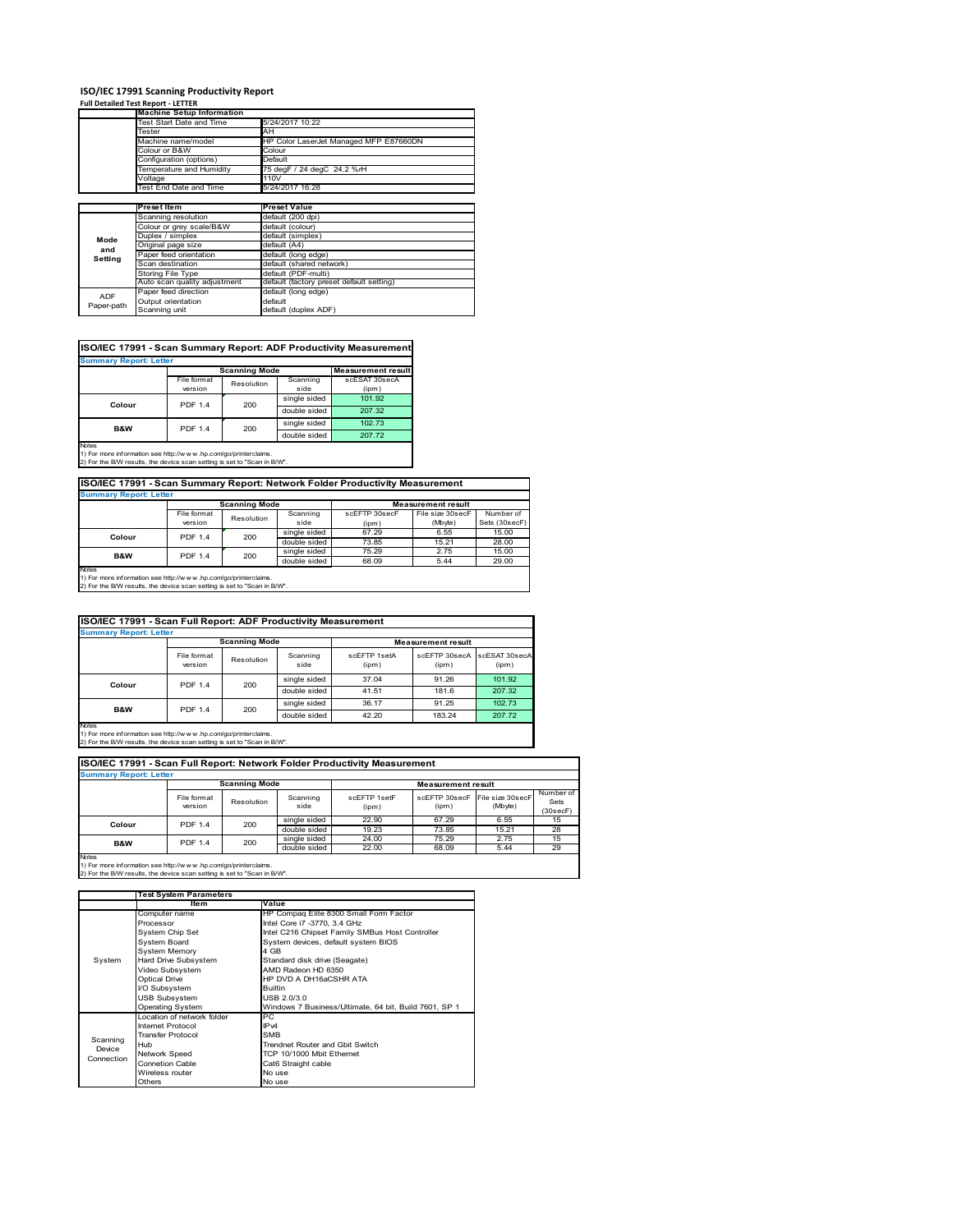# **ISO/IEC 17991 Scanning Productivity Report Full Detailed Test Report ‐ A4 Machine Setup Information**

|            | <b>Machine Setup Information</b> |                                          |
|------------|----------------------------------|------------------------------------------|
|            | Fest Start Date and Time         | 5/24/2017 10:22                          |
|            | Tester                           | AH                                       |
|            | Machine name/model               | HP Color LaserJet Managed MFP E87660DN   |
|            | Colour or B&W                    | Colour                                   |
|            | Configuration (options)          | Default                                  |
|            | Temperature and Humidity         | 75 degF / 24 degC 24.2 %rH               |
|            | Voltage                          | 110V                                     |
|            | Test End Date and Time           | 5/24/2017 16:28                          |
|            |                                  |                                          |
|            | <b>Preset Item</b>               | <b>Preset Value</b>                      |
|            | Scanning resolution              | default (200 dpi)                        |
|            | Colour or grey scale/B&W         | default (colour)                         |
| Mode       | Duplex / simplex                 | default (simplex)                        |
| and        | Original page size               | default (A4)                             |
|            | Paper feed orientation           | default (long edge)                      |
| Setting    | Scan destination                 | default (shared network)                 |
|            | <b>Storing File Type</b>         | default (PDF-multi)                      |
|            | Auto scan quality adjustment     | default (factory preset default setting) |
| <b>ADF</b> | Paper feed direction             | default (long edge)                      |
|            | Output orientation               | default                                  |
| Paper-path | Scanning unit                    | default (duplex ADF)                     |

| ISO/IEC 17991 - Scan Summary Report: ADF Productivity Measurement |                |                      |              |                           |  |  |  |  |
|-------------------------------------------------------------------|----------------|----------------------|--------------|---------------------------|--|--|--|--|
| <b>Summary Report: A4</b>                                         |                |                      |              |                           |  |  |  |  |
|                                                                   |                | <b>Scanning Mode</b> |              | <b>Measurement result</b> |  |  |  |  |
|                                                                   | File format    | Resolution           | Scanning     | scESAT 30secA             |  |  |  |  |
|                                                                   | version        |                      | side         | (ipm)                     |  |  |  |  |
| Colour                                                            | <b>PDF 1.4</b> | 200                  | single sided | 107.25                    |  |  |  |  |
|                                                                   |                |                      | double sided | 213.16                    |  |  |  |  |
| <b>B&amp;W</b>                                                    | <b>PDF 1.4</b> | 200                  | single sided | 106.84                    |  |  |  |  |
|                                                                   |                |                      | double sided | 214.54                    |  |  |  |  |
| <b>Notes</b>                                                      |                |                      |              |                           |  |  |  |  |

Notes 1) For more information see http://w w w .hp.com/go/printerclaims. 2) For the B/W results, the device scan setting is set to "Scan in B/W".

| ISO/IEC 17991 - Scan Summary Report: Network Folder Productivity Measurement |                |            |              |               |                  |               |  |
|------------------------------------------------------------------------------|----------------|------------|--------------|---------------|------------------|---------------|--|
| <b>Summary Report: A4</b>                                                    |                |            |              |               |                  |               |  |
| <b>Scanning Mode</b><br><b>Measurement result</b>                            |                |            |              |               |                  |               |  |
|                                                                              | File format    | Resolution | Scanning     | scEFTP 30secF | File size 30secF | Number of     |  |
|                                                                              | version        |            | side         | (ipm)         | (Mbyte)          | Sets (30secF) |  |
| Colour                                                                       | <b>PDF 1.4</b> | 200        | single sided | 66.66         | 7.74             | 15.00         |  |
|                                                                              |                |            | double sided | 76.06         | 14.41            | 29.00         |  |
| <b>B&amp;W</b>                                                               | <b>PDF 1.4</b> | 200        | single sided | 53.15         | 2.85             | 15.00         |  |
|                                                                              |                |            | double sided | 62.64         | 5.48             | 30.00         |  |

Notes 1) For more information see http://w w w .hp.com/go/printerclaims. 2) For the B/W results, the device scan setting is set to "Scan in B/W".

| ISO/IEC 17991 - Scan Full Report: ADF Productivity Measurement |                        |                      |                  |                       |                           |                        |  |  |
|----------------------------------------------------------------|------------------------|----------------------|------------------|-----------------------|---------------------------|------------------------|--|--|
| <b>Summary Report: A4</b>                                      |                        |                      |                  |                       |                           |                        |  |  |
|                                                                |                        | <b>Scanning Mode</b> |                  |                       | <b>Measurement result</b> |                        |  |  |
|                                                                | File format<br>version | Resolution           | Scanning<br>side | scFFTP 1setA<br>(ipm) | scEFTP 30secA<br>(ipm)    | scESAT 30secA<br>(ipm) |  |  |
|                                                                | <b>PDF 1.4</b>         | 200                  | single sided     | 36.44                 | 95.42                     | 107.25                 |  |  |
| Colour                                                         |                        |                      | double sided     | 42.21                 | 186.41                    | 213.16                 |  |  |
| <b>B&amp;W</b>                                                 | <b>PDF 1.4</b>         |                      | single sided     | 35.39                 | 93.61                     | 106.84                 |  |  |
|                                                                |                        | 200                  | double sided     | 39.05                 | 188.46                    | 214.54                 |  |  |
| Notes                                                          |                        |                      |                  |                       |                           |                        |  |  |

Notes 1) For more information see http://w w w .hp.com/go/printerclaims. 2) For the B/W results, the device scan setting is set to "Scan in B/W".

| ISO/IEC 17991 - Scan Full Report: Network Folder Productivity Measurement |                        |                       |                  |                       |                           |                             |                               |  |  |
|---------------------------------------------------------------------------|------------------------|-----------------------|------------------|-----------------------|---------------------------|-----------------------------|-------------------------------|--|--|
| <b>Summary Report: A4</b>                                                 |                        |                       |                  |                       |                           |                             |                               |  |  |
|                                                                           |                        | <b>Scanning Mode</b>  |                  |                       | <b>Measurement result</b> |                             |                               |  |  |
|                                                                           | File format<br>version | Resolution            | Scanning<br>side | scEFTP 1setF<br>(ipm) | scEFTP 30secF<br>(ipm)    | File size 30secF<br>(Mbyte) | Number of<br>Sets<br>(30secF) |  |  |
| Colour                                                                    |                        | 200<br><b>PDF 1.4</b> | single sided     | 22.00                 | 66.66                     | 7.74                        | 15                            |  |  |
|                                                                           |                        |                       | double sided     | 20.13                 | 76.06                     | 14.41                       | 29                            |  |  |
| <b>B&amp;W</b>                                                            | <b>PDF 1.4</b>         | 200                   | single sided     | 25.33                 | 53.15                     | 2.85                        | 15                            |  |  |
|                                                                           |                        |                       | double sided     | 24.23                 | 62.64                     | 5.48                        | 30                            |  |  |
| <b>Notes</b>                                                              |                        |                       |                  |                       |                           |                             |                               |  |  |

 $\overline{\phantom{a}}$ 

|            | <b>Test System Parameters</b> |                                                       |  |  |
|------------|-------------------------------|-------------------------------------------------------|--|--|
|            | Item                          | Value                                                 |  |  |
|            | Computer name                 | HP Compaq Elite 8300 Small Form Factor                |  |  |
|            | Processor                     | Intel Core i7 -3770, 3.4 GHz                          |  |  |
|            | System Chip Set               | Intel C216 Chipset Family SMBus Host Controller       |  |  |
|            | System Board                  | System devices, default system BIOS                   |  |  |
|            | <b>System Memory</b>          | 4 GB                                                  |  |  |
| System     | Hard Drive Subsystem          | Standard disk drive (Seagate)                         |  |  |
|            | Video Subsystem               | AMD Radeon HD 6350                                    |  |  |
|            | Optical Drive                 | HP DVD A DH16aCSHR ATA                                |  |  |
|            | I/O Subsystem                 | <b>Builtin</b>                                        |  |  |
|            | <b>USB Subsystem</b>          | USB 2.0/3.0                                           |  |  |
|            | <b>Operating System</b>       | Windows 7 Business/Ultimate, 64 bit, Build 7601, SP 1 |  |  |
|            | I ocation of network folder   | PC.                                                   |  |  |
|            | Internet Protocol             | IP <sub>v4</sub>                                      |  |  |
| Scanning   | <b>Transfer Protocol</b>      | <b>SMB</b>                                            |  |  |
| Device     | Hub                           | Trendnet Router and Gbit Switch                       |  |  |
| Connection | Network Speed                 | TCP 10/1000 Mbit Ethernet                             |  |  |
|            | Connetion Cable               | Cat6 Straight cable                                   |  |  |
|            | Wireless router               | No use                                                |  |  |
|            | Others                        | No use                                                |  |  |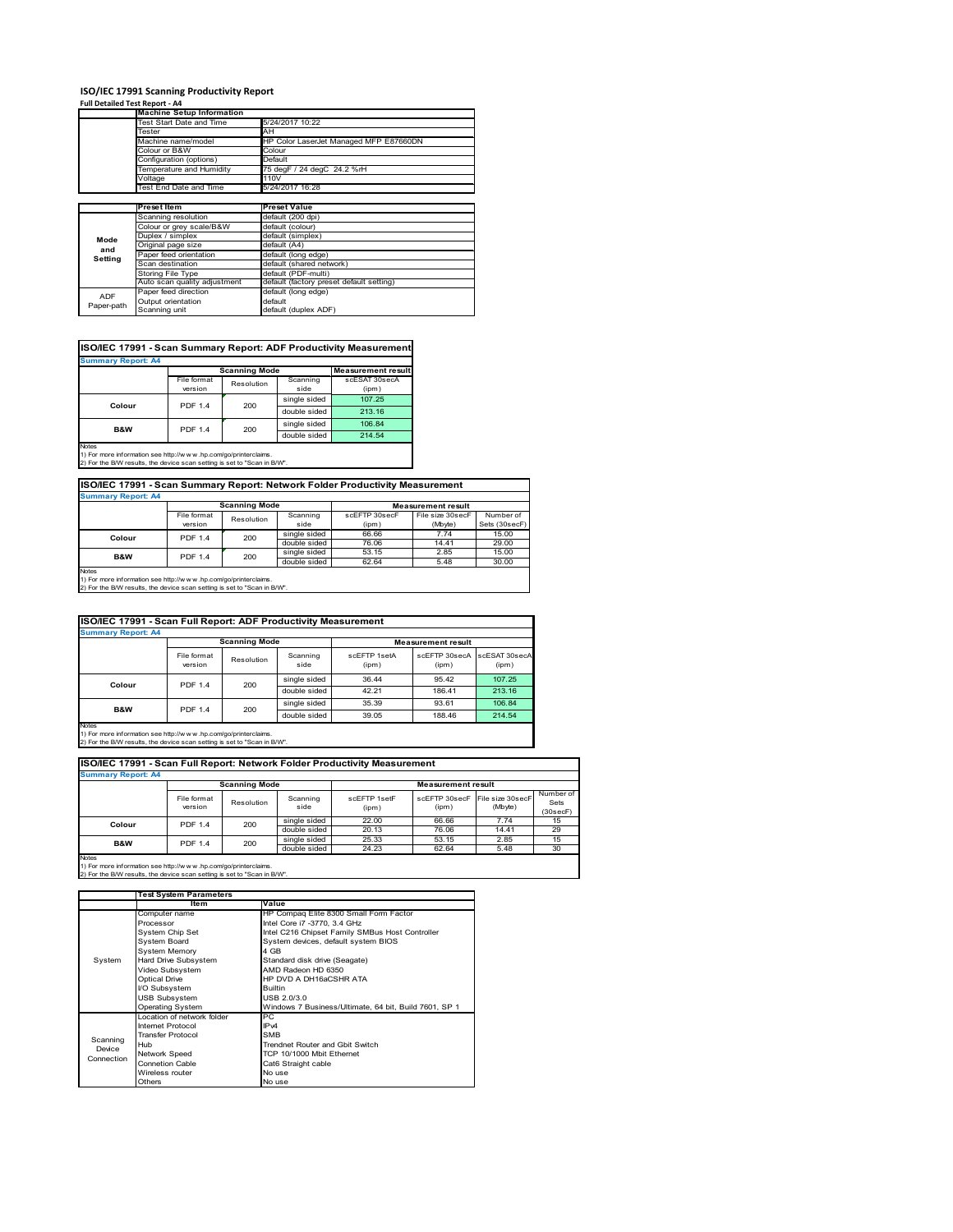# **ISO/IEC 17991 Scanning Productivity Report Full Detailed Test Report ‐ Tabloid Machine Setup Information**

|            | <b>Machine Setup Information</b> |                                          |  |  |  |  |
|------------|----------------------------------|------------------------------------------|--|--|--|--|
|            | Test Start Date and Time         | 5/24/2017 10:22                          |  |  |  |  |
|            | Tester                           | AH                                       |  |  |  |  |
|            | Machine name/model               | HP Color LaserJet Managed MFP E87660DN   |  |  |  |  |
|            | Colour or B&W                    | Colour                                   |  |  |  |  |
|            | Configuration (options)          | Default                                  |  |  |  |  |
|            | Temperature and Humidity         | 75 degF / 24 degC 24.2 %rH               |  |  |  |  |
|            | Voltage                          | 110V                                     |  |  |  |  |
|            | Test End Date and Time           | 5/24/2017 16:28                          |  |  |  |  |
|            |                                  |                                          |  |  |  |  |
|            | Preset Item                      | <b>Preset Value</b>                      |  |  |  |  |
|            | Scanning resolution              | default (200 dpi)                        |  |  |  |  |
|            | Colour or grey scale/B&W         | default (colour)                         |  |  |  |  |
| Mode       | Duplex / simplex                 | default (simplex)                        |  |  |  |  |
|            | Original page size               | default (A4)                             |  |  |  |  |
| and        | Paper feed orientation           | default (long edge)                      |  |  |  |  |
| Setting    | Scan destination                 | default (shared network)                 |  |  |  |  |
|            | <b>Storing File Type</b>         | default (PDF-multi)                      |  |  |  |  |
|            | Auto scan quality adjustment     | default (factory preset default setting) |  |  |  |  |
| <b>ADF</b> | Paper feed direction             | default (long edge)                      |  |  |  |  |
|            | Output orientation               | default                                  |  |  |  |  |
| Paper-path | Scanning unit                    | default (duplex ADF)                     |  |  |  |  |

| <b>Summary Report: Tabloid</b> |                |                      |              |                           |
|--------------------------------|----------------|----------------------|--------------|---------------------------|
|                                |                | <b>Scanning Mode</b> |              | <b>Measurement result</b> |
|                                | File format    | Resolution           | Scanning     | scESAT 30secA             |
|                                | version        |                      | side         | (ipm)                     |
| Colour                         | <b>PDF 1.4</b> | 200                  | single sided | 61.03                     |
|                                |                |                      | double sided | 122.27                    |
| <b>B&amp;W</b>                 | <b>PDF 1.4</b> | 200                  | single sided | 61.03                     |
|                                |                |                      | double sided | 122.38                    |

1) For more information see http://w w w .hp.com/go/printerclaims. 2) For the B/W results, the device scan setting is set to "Scan in B/W".

| ISO/IEC 17991 - Scan Summary Report: Network Folder Productivity Measurement |                |            |              |               |                  |               |  |  |
|------------------------------------------------------------------------------|----------------|------------|--------------|---------------|------------------|---------------|--|--|
| <b>Summary Report: Tabloid</b>                                               |                |            |              |               |                  |               |  |  |
| <b>Scanning Mode</b><br><b>Measurement result</b>                            |                |            |              |               |                  |               |  |  |
|                                                                              | File format    | Resolution | Scanning     | scEFTP 30secF | File size 30secF | Number of     |  |  |
|                                                                              | version        |            | side         | (ipm)         | (Mbyte)          | Sets (30secF) |  |  |
| Colour                                                                       | <b>PDF 1.4</b> | 200        | single sided | 32.40         | 10.07            | 9.00          |  |  |
|                                                                              |                |            | double sided | 22.68         | 10.77            | 18.00         |  |  |
| <b>B&amp;W</b>                                                               | <b>PDF 1.4</b> | 200        | single sided | 37.59         | 3.37             | 9.00          |  |  |
|                                                                              |                |            | double sided | 33.29         | 6.17             | 18.00         |  |  |
| hlatan                                                                       |                |            |              |               |                  |               |  |  |

Notes 1) For more information see http://w w w .hp.com/go/printerclaims. 2) For the B/W results, the device scan setting is set to "Scan in B/W".

| ISO/IEC 17991 - Scan Full Report: ADF Productivity Measurement                                                                                                 |                        |                      |                  |                       |                           |                        |  |
|----------------------------------------------------------------------------------------------------------------------------------------------------------------|------------------------|----------------------|------------------|-----------------------|---------------------------|------------------------|--|
| <b>Summary Report: Tabloid</b>                                                                                                                                 |                        |                      |                  |                       |                           |                        |  |
|                                                                                                                                                                |                        | <b>Scanning Mode</b> |                  |                       | <b>Measurement result</b> |                        |  |
|                                                                                                                                                                | File format<br>version | Resolution           | Scanning<br>side | scEFTP 1setA<br>(ipm) | scEFTP 30secA<br>(ipm)    | scESAT 30secA<br>(ipm) |  |
|                                                                                                                                                                | <b>PDF 1.4</b>         | 200                  | single sided     | 28.47                 | 54.39                     | 61.03                  |  |
| Colour                                                                                                                                                         |                        |                      | double sided     | 34.70                 | 108.05                    | 122.27                 |  |
|                                                                                                                                                                |                        |                      | single sided     | 27.45                 | 54.24                     | 61.03                  |  |
| <b>B&amp;W</b>                                                                                                                                                 | <b>PDF 1.4</b>         | 200                  | double sided     | 37.93                 | 108.49                    | 122.38                 |  |
| <b>Notes</b><br>1) For more information see http://w w w .hp.com/go/printerclaims.<br>2) For the B/W results, the device scan setting is set to "Scan in B/W". |                        |                      |                  |                       |                           |                        |  |

| ISO/IEC 17991 - Scan Full Report: Network Folder Productivity Measurement |                        |            |                  |                       |                                         |         |                               |  |  |
|---------------------------------------------------------------------------|------------------------|------------|------------------|-----------------------|-----------------------------------------|---------|-------------------------------|--|--|
| <b>Summary Report: Tabloid</b>                                            |                        |            |                  |                       |                                         |         |                               |  |  |
| <b>Scanning Mode</b>                                                      |                        |            |                  |                       | <b>Measurement result</b>               |         |                               |  |  |
|                                                                           | File format<br>version | Resolution | Scanning<br>side | scEFTP 1setF<br>(ipm) | scEFTP 30secF File size 30secF<br>(ipm) | (Mbyte) | Number of<br>Sets<br>(30secF) |  |  |
| Colour                                                                    | <b>PDF 1.4</b>         | 200        | single sided     | 12.37                 | 32.40                                   | 10.07   |                               |  |  |
|                                                                           |                        |            | double sided     | 14.94                 | 22.68                                   | 10.77   | 18                            |  |  |
| <b>B&amp;W</b><br>.                                                       | <b>PDF 1.4</b>         | 200        | single sided     | 17.22                 | 37.59                                   | 3.37    |                               |  |  |
|                                                                           |                        |            | double sided     | 16.73                 | 33.29                                   | 6.17    | 18                            |  |  |

|            | <b>Test System Parameters</b> |                                                       |  |  |  |
|------------|-------------------------------|-------------------------------------------------------|--|--|--|
|            | Item                          | Value                                                 |  |  |  |
|            | Computer name                 | HP Compaq Elite 8300 Small Form Factor                |  |  |  |
|            | Processor                     | Intel Core i7 -3770, 3.4 GHz                          |  |  |  |
|            | System Chip Set               | Intel C216 Chipset Family SMBus Host Controller       |  |  |  |
|            | <b>System Board</b>           | System devices, default system BIOS                   |  |  |  |
|            | <b>System Memory</b>          | 4 GB                                                  |  |  |  |
| System     | Hard Drive Subsystem          | Standard disk drive (Seagate)                         |  |  |  |
|            | Video Subsystem               | AMD Radeon HD 6350                                    |  |  |  |
|            | Optical Drive                 | HP DVD A DH16aCSHR ATA                                |  |  |  |
|            | I/O Subsystem                 | <b>Builtin</b>                                        |  |  |  |
|            | <b>USB Subsystem</b>          | USB 2.0/3.0                                           |  |  |  |
|            | Operating System              | Windows 7 Business/Ultimate, 64 bit, Build 7601, SP 1 |  |  |  |
|            | Location of network folder    | РC                                                    |  |  |  |
|            | Internet Protocol             | IP <sub>v4</sub>                                      |  |  |  |
| Scanning   | <b>Transfer Protocol</b>      | <b>SMB</b>                                            |  |  |  |
| Device     | Hub                           | Trendnet Router and Gbit Switch                       |  |  |  |
| Connection | Network Speed                 | TCP 10/1000 Mbit Ethernet                             |  |  |  |
|            | <b>Connetion Cable</b>        | Cat6 Straight cable                                   |  |  |  |
|            | Wireless router               | No use                                                |  |  |  |
|            | Others                        | No use                                                |  |  |  |